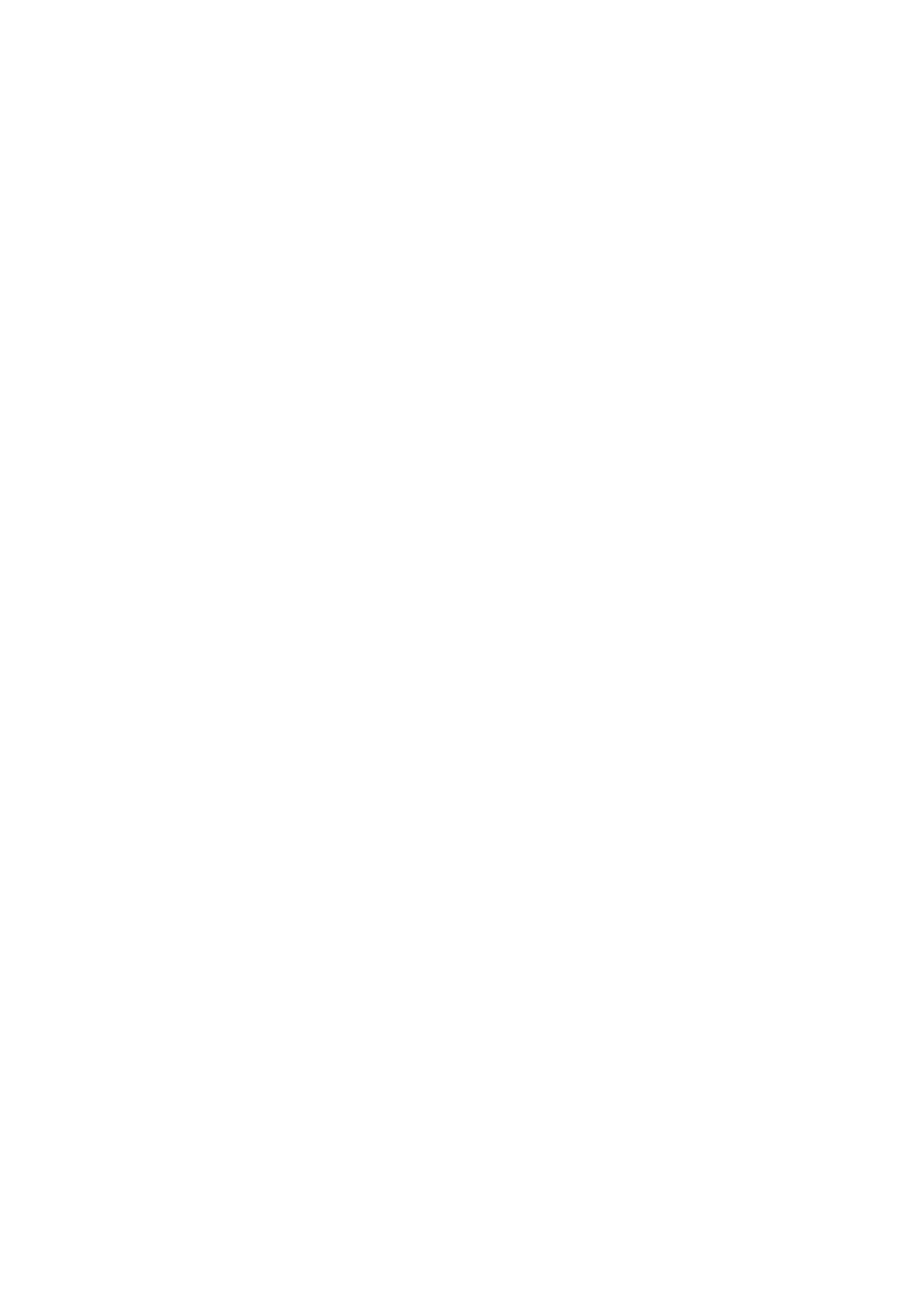

# **ENVIRONMENT PROTECTION ACT**

# **Arrange[ment of Sections](#page-4-1)**

# **Section**

|                | <b>PART I - PRELIMINARY</b>                                                  | 5  |
|----------------|------------------------------------------------------------------------------|----|
| $\mathbf{1}$   |                                                                              |    |
| $\overline{2}$ |                                                                              |    |
| $\overline{3}$ |                                                                              |    |
|                | <b>PART II - OBJECTIVES, FUNCTIONS AND POWERS</b>                            | 8  |
| 4              |                                                                              |    |
| 5              |                                                                              |    |
| 6              |                                                                              |    |
| 7              |                                                                              |    |
| 8              |                                                                              |    |
|                | <b>PART III - POWERS OF ENFORCEMENT</b>                                      | 11 |
| 9              |                                                                              |    |
| 10             |                                                                              |    |
| 11             |                                                                              |    |
| 12             |                                                                              |    |
| 13             |                                                                              |    |
|                | <b>PART IV - NATIONAL ENVIRONMENT FORUM AND COUNCIL</b>                      |    |
|                | AND ISLAND ENVIRONMENT COMMITTEES<br><u> 1980 - Johann Barbara, martin a</u> | 15 |
| 14             |                                                                              |    |
| 15             | Council to provide advice and to act as competent authority  15              |    |
| 16             |                                                                              |    |
|                | PART V - ENVIRONMENTAL IMPACT ASSESSMENT                                     | 16 |
| 17             |                                                                              |    |
| 18             |                                                                              |    |

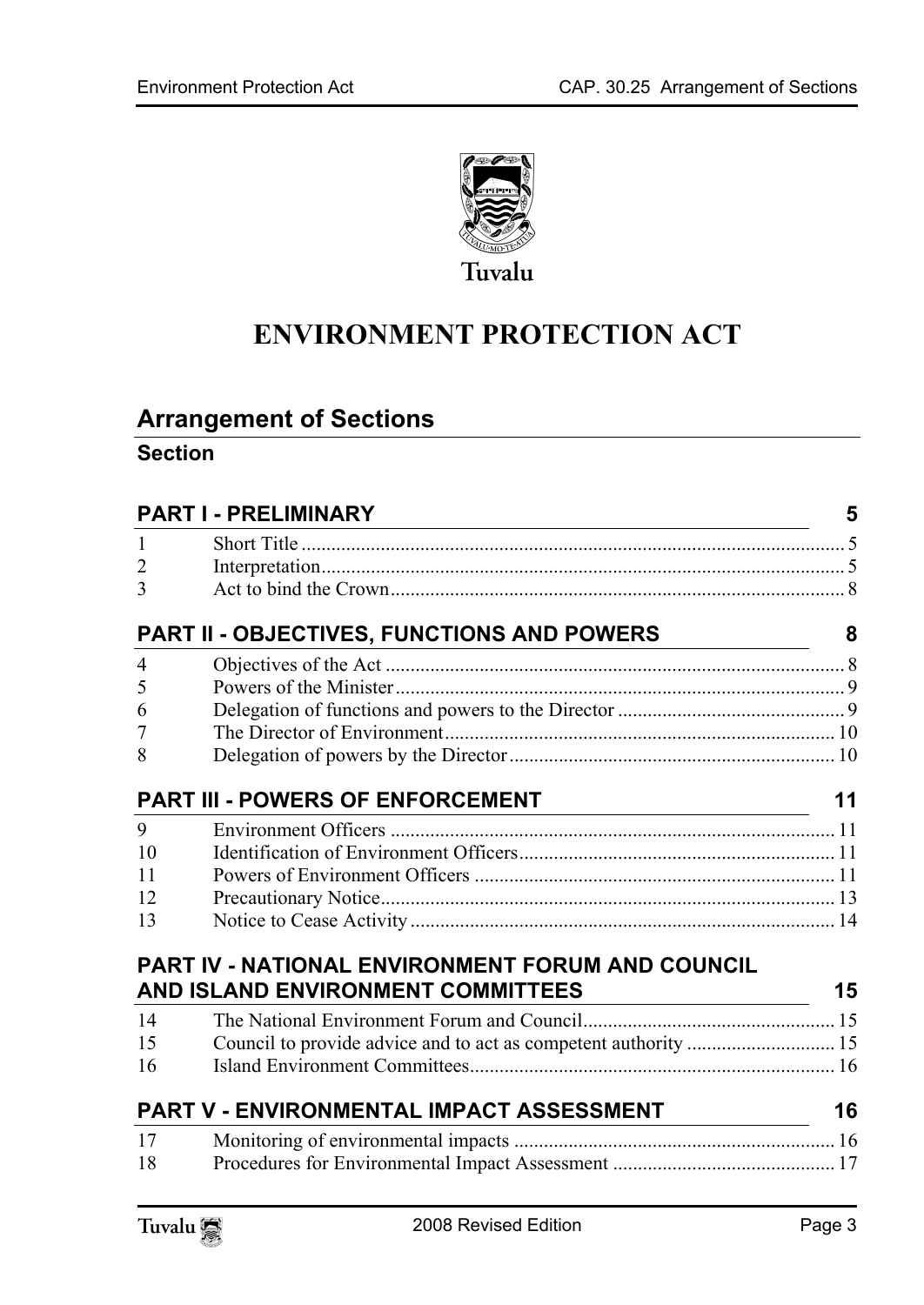|    | PART VI - POLLUTION CONTROL AND WASTE MANAGEMENT                    | 17 |
|----|---------------------------------------------------------------------|----|
| 19 | Roles of the Department in relation to pollution and wastes17       |    |
| 20 |                                                                     |    |
| 21 |                                                                     |    |
| 22 |                                                                     |    |
| 23 |                                                                     |    |
|    | PART VII - INTERNATIONAL AND REGIONAL ENVIRONMENTAL                 |    |
|    | <b>OBLIGATIONS</b>                                                  | 21 |
| 24 |                                                                     |    |
| 25 | Role of the department in relation to environmental conventions 22  |    |
| 26 |                                                                     |    |
| 27 |                                                                     |    |
| 28 | Other Departments to assist with implementation and enforcement23   |    |
|    | <b>PART VIII - RESPONSES TO CLIMATE CHANGE</b>                      | 24 |
| 29 |                                                                     |    |
|    | <b>PART IX - PROTECTION OF THE BIODIVERSITY</b>                     | 24 |
| 30 |                                                                     |    |
|    | <b>PART X - OFFENCES AND PENALTIES</b>                              | 25 |
| 31 |                                                                     |    |
| 32 |                                                                     |    |
| 33 | Penalty for carrying out any activity or project without approval25 |    |
| 34 |                                                                     |    |
| 35 |                                                                     |    |
| 36 |                                                                     |    |
| 37 |                                                                     |    |
|    | <b>PART XI - MISCELLANEOUS</b>                                      | 27 |
| 38 |                                                                     |    |
| 39 |                                                                     |    |
| 40 |                                                                     |    |
| 41 |                                                                     |    |
| 42 |                                                                     |    |
|    |                                                                     |    |
|    | <b>SCHEDULE</b>                                                     |    |
|    | LIST OF INTERNATIONAL CONVENTIONS                                   |    |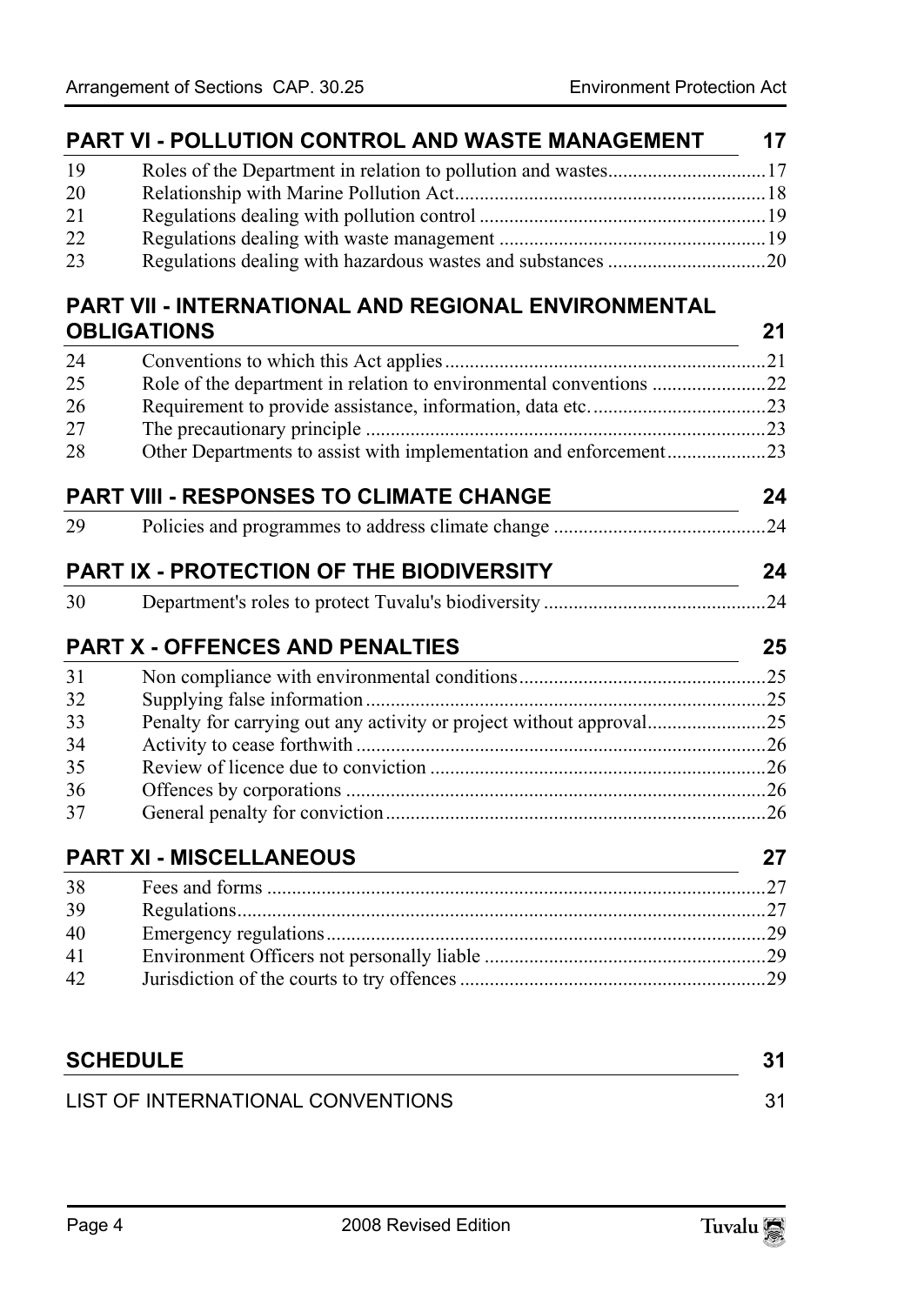

# **ENVIRONMENT PROTECTION ACT**

# **AN ACT TO PROVIDE FOR THE PROTECTION AND MANAGEMENT OF THE ENVIRONMENT IN TUVALU AND RELATED PURPOSES.**<sup>1</sup>

<span id="page-4-0"></span>Commencement [18 August 2008**<sup>2</sup>** ]

# <span id="page-4-1"></span>**PART I - PRELIMINARY**

#### **1 Short Title**

This Act may be cited as the Environment Protection Act.

#### **2 Interpretation**

(1) In this Act, unless the context otherwise requires —

"this Act" includes regulations made under this Act;

"**approval**" includes the granting of any consent, licence or permit required under this Act or any other administrative policy directive concerning any development;

"**building**" means any type of construction, whether on land or in the seas and includes temporary structures and structures for the housing or containment of livestock;

"**Competent Authority**" means any competent authority, National Competent Authority or approved authority (and any other designation provided for in a convention) which is required by a Convention to which this Act applies for the purposes of administering aspects of the convention in Tuvalu;

"**conservation**" includes protection, maintenance and preservation;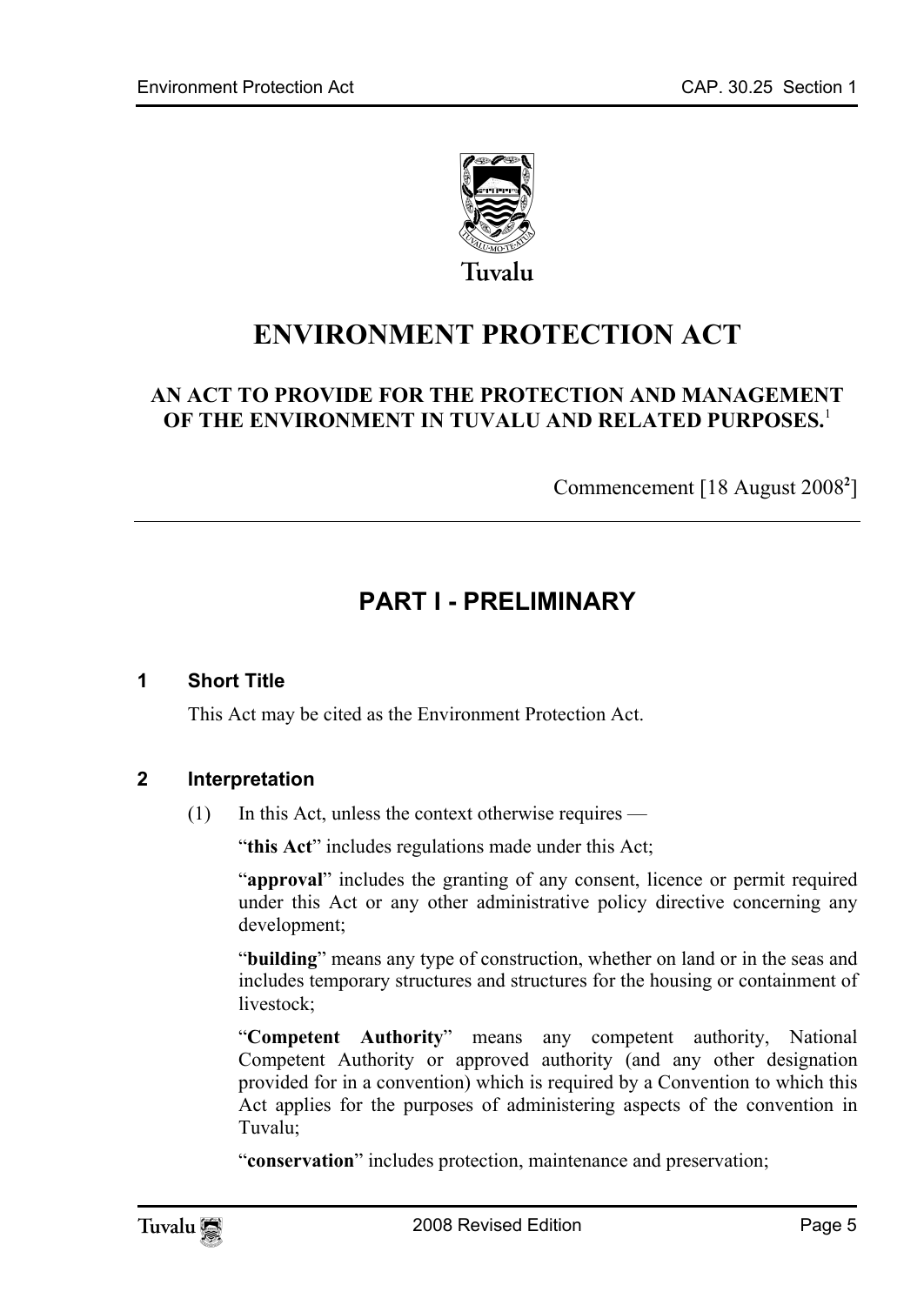"**Convention**" and "**international convention**" includes all Conventions to which this Act applies, and any environment related forum, association, meeting, agency or programme of an international or regional agency in which Tuvalu is entitled to membership or participation;

"**Conventions to which this Act applies**" are the international environment related conventions listed in the Schedule;

"**Council**" and "**National Environment Council**" means the National Environment Council convened in accordance with section 14:

"**Department**" means the Department of Environment;

"**development**" means any enterprise or undertaking, for industrial or commercial purposes which includes —

- (a) the erection of a building or structure;
- (b) the carrying out of work, in, on, over or under land or sea;
- (c) the use of land, building, structure or work; and
- (d) the subdivision of land;

"**Director**" means the Director of the Department of Environment, and any person acting from time to time in the position of the Director;

"**discharge**", includes depositing, allowing to escape, or failing to prevent from being discharged any waste or noise into the environment or permitting use of, visit to or occupation of land by people which it is beyond the facilities on the land to cope with;

"**environment**" includes all natural, physical and social resources and ecosystems or parts thereof, people and culture and the relationship that exists between these elements;

"**environmental impact assessment**" means the study and evaluation of the potential effects that a development activity may have [o](#page-31-0)n the environment;

"**Environment Officer**" means any officer appointed or empowered under section 9:

"**Falekaupule**" means the traditional assembly in each island of Tuvalu which, subject to the Falekaupule  $Act<sub>1</sub><sup>3</sup>$  is composed in accordance with the Aganu of each island;

"**Aganu**" means the traditional local customs and usages of an island as given under the Falekaupule Act;

"**impact**", concerning the use, development or protection of the environment, includes —

- (a) a positive or adverse impact:
- (b) a temporary or permanent impact;
- (c) a past, present or future impact;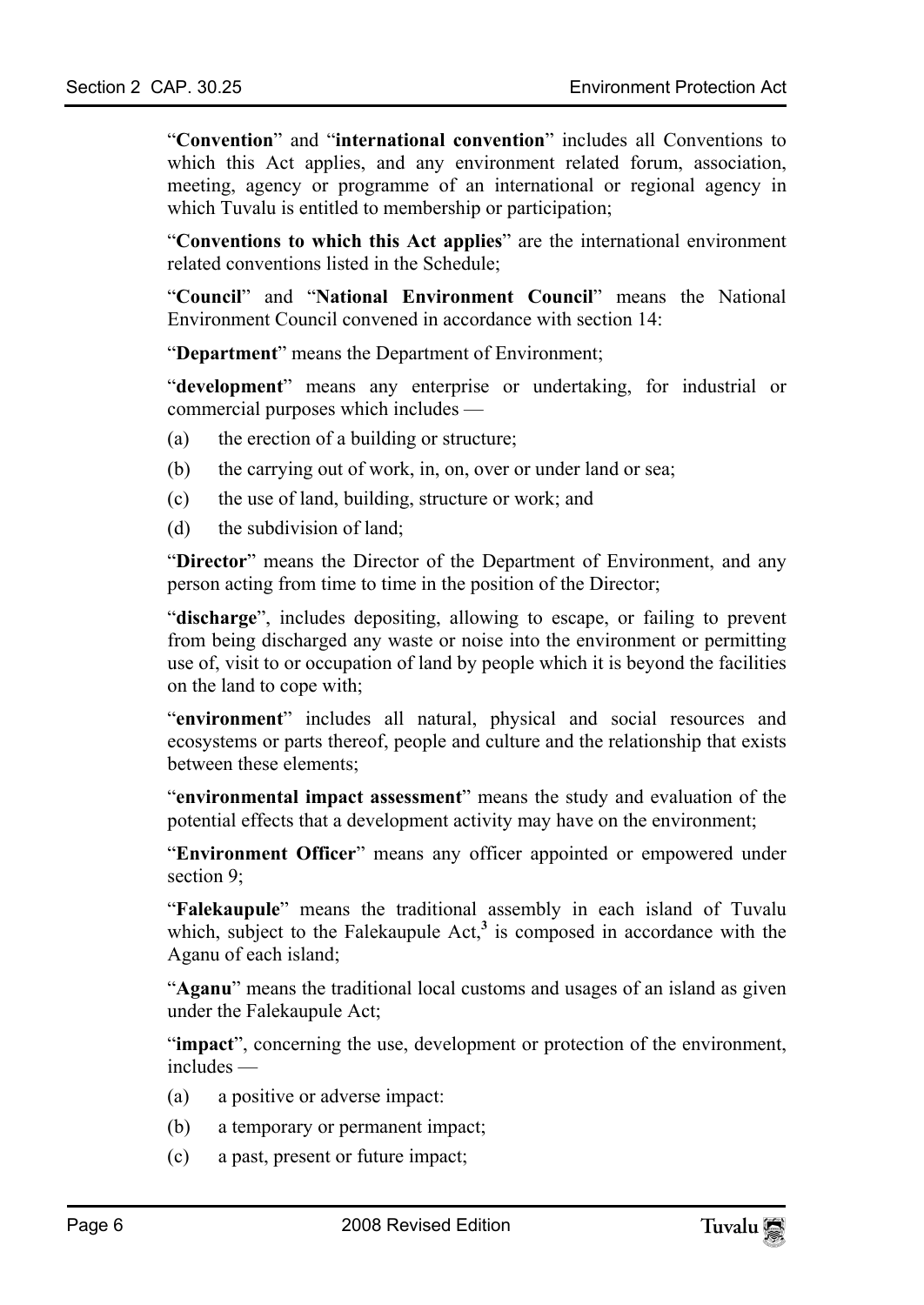- (d) an impact which is cumulative over time or in combination with other impacts regardless of its scale, intensity, duration or frequency; and
- (e) any spatial dimension of such impacts (whether local, regional or global);

"land" for the purpose of this Act includes:

- (a) all things growing on land;
- (b) buildings and other things permanently fixed to land; and
- (c) land covered by water, such as reefs and the seabed of the Exclusive Economic Zone or the continental shelf;

"**licence**" means a licence granted under this Act or any other law relevant to the management of the environment;

"**Minister**" means the Minister for Natural Resources and Environment, or such other Minister of the Crown charged by the Prime Minister with responsibility for the administration of this Act;

"**natural resources**" includes land, soil, minerals, water, air, plants and animals and their habitat (whether native or introduced);

"**occupier**", concerning any premises, means a person who occupies or controls those premises or a part of the premises (whether or not that person owns the premises or that part of them);

"**officer**" includes an authorised employee of the Department of Environment, and any other person duly authorised by the Minister in accordance with this Act;

"**pollutant**" means any solid, liquid or gaseous substances or energy present in such concentrating as may be, or tend to be, injurious to the environment or human health;

"**pollution**" means the introduction by man directly or indirectly of substances or energy into the environment which may result or likely to result in such deleterious effects or harm to living resources and ecosystems and hazards to human health including —

- (a) the detriment or degradation of the environment; or
- (b) the detriment of any beneficial use, and includes pollution as prescribed by regulations;

"**premises**" means residential, commercial, industrial or other premises of any kind and includes land or sea based, air or space launch or landing facility;

"**prescribed form**" means a form prescribed by regulations under this Act, or in the absence of any relevant regulations, a form approved for any purpose under this Act by the Minister;

"**Precautionary notice**" means a notice issued under section 12 of this Act;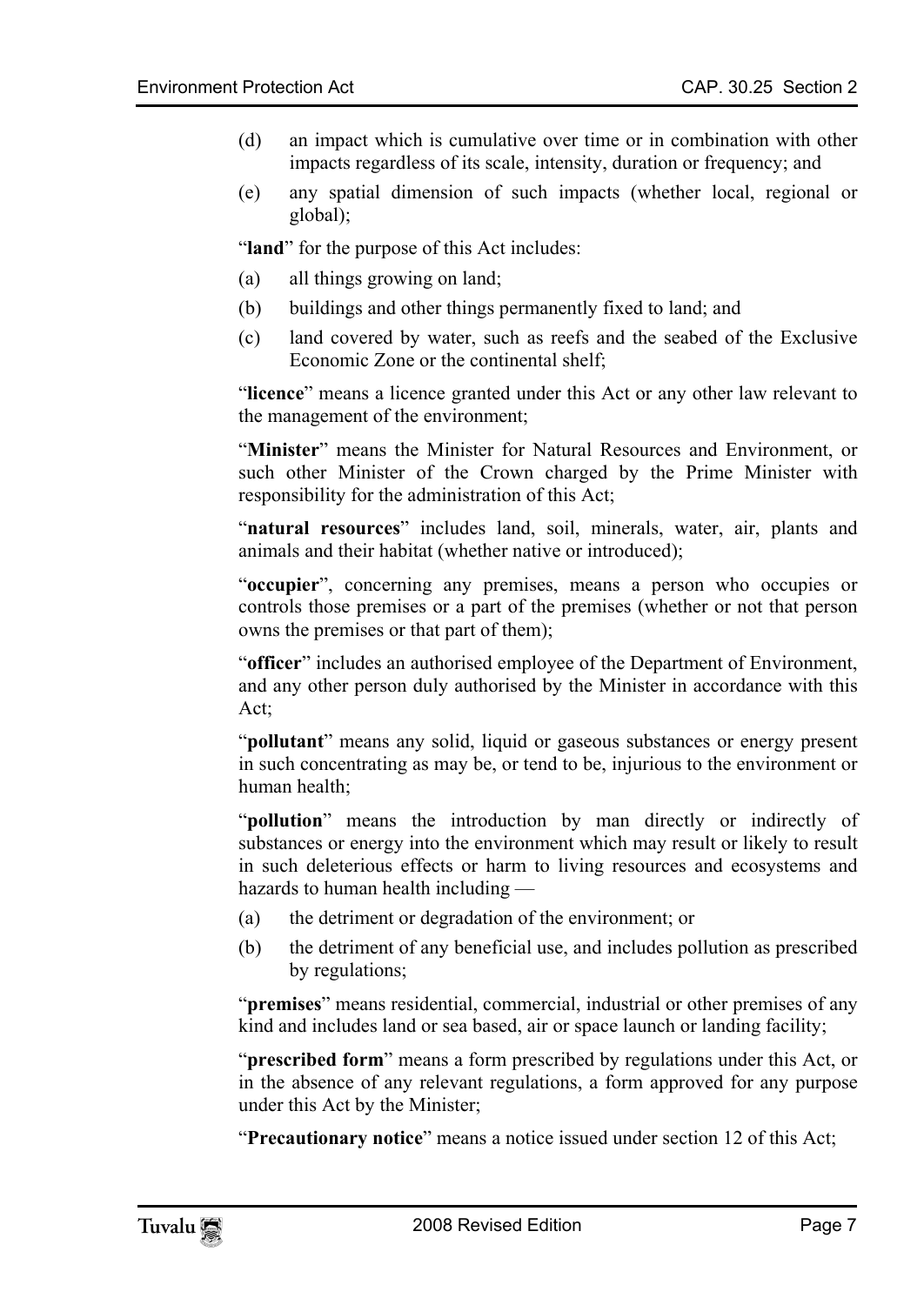"**seas**" for the purpose of this Act includes waters within Tuvalu's Exclusive Economic Zone, continental shelf and includes enclosed waters (whether saltwater or fresh water), and lagoons;

"**sustainable development**" means the management or the human use, development, conservation, protection, maintenance and enhancement of the natural, physical and cultural resources of Tuvalu in a way or at a rate, which enables people and communities to provide for their social, economic and cultural well-being and to their health and safety while sustaining the potential of natural and physical resources to meet the needs of future generations;

"**waste**" includes matter —

- (a) in liquid, solid, gaseous or radioactive form (whether toxic or not) and which is discharged into the environment; or
- (b) which is the by product of any process activity or development with no apparent value or beneficial function; or
- (c) human excrement or faeces; or
- (d) animal excrement or remains; or
- (e) any other matter or thing which is prescribed by regulations made under this Act to be waste.
- (2) Where any power is given under this Act to regulate any matter, act or thing, then that power shall include a power to prohibit any matter, act or thing for the purpose of protecting the environment.

# **3 Act to bind the Crown**

<span id="page-7-0"></span>This Act shall bind the Crown.

# <span id="page-7-1"></span>**PART II - OBJECTIVES, FUNCTIONS AND POWERS**

#### **4 Objectives of the Act**

- (1) The general objectives of this Act shall include
	- (a) to coordinate the role of government in relation to environmental protection and sustainable development;
	- (b) provide a mechanism for the development of environmental policy and law;
	- (c) to promote a clean and healthy environment for all Tuvaluans;
	- (d) to prevent, control, monitor and respond to pollution;
	- (e) to promote public awareness and involvement in environmental issues and the preservation of Iloga as it relates to the environment;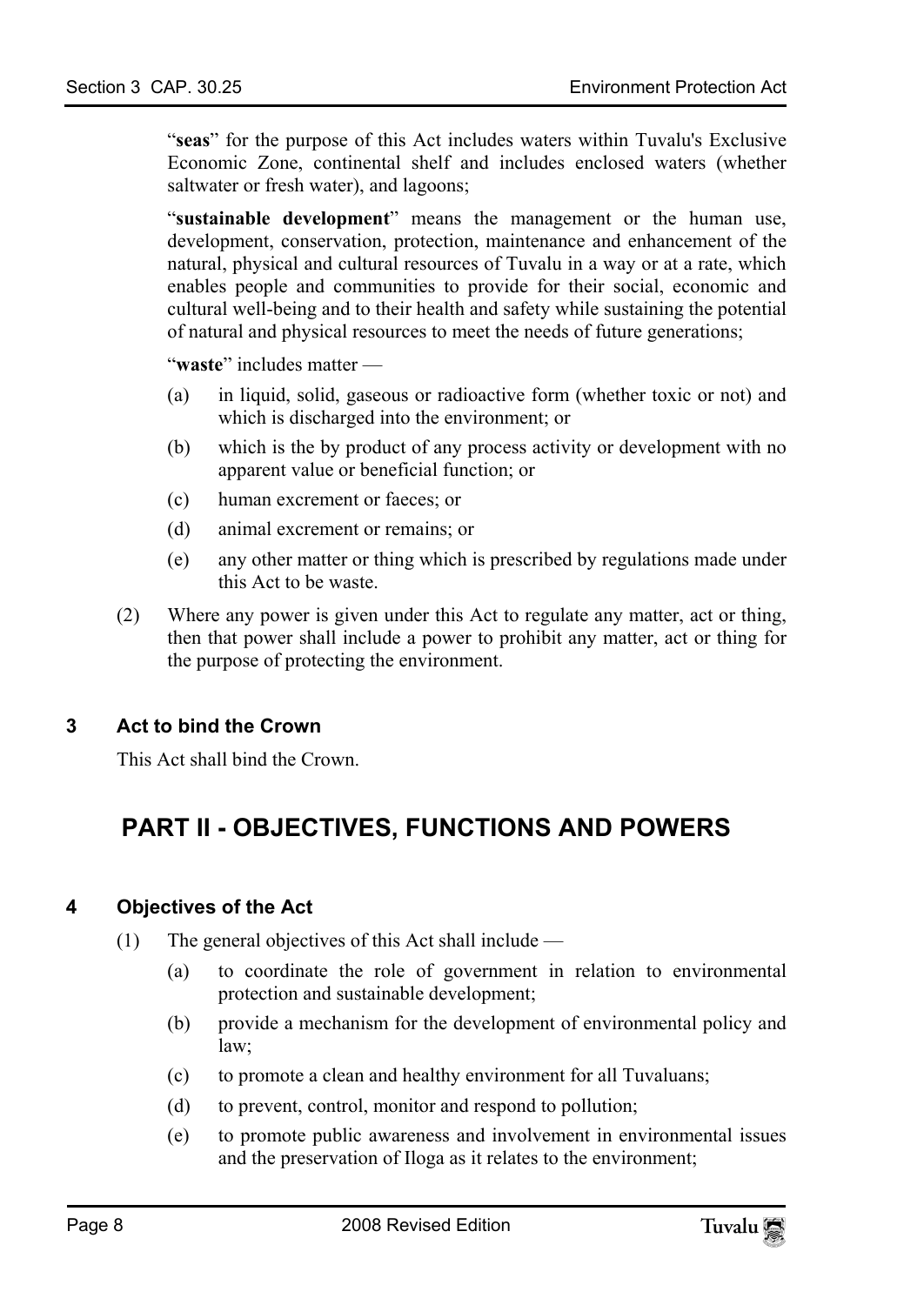- (f) to facilitate compliance and implementation of obligations under any regional and international environmental or natural resource agreements or conventions to which the Government of Tuvalu has ratified or acceded to;
- (g) to facilitate sustainable development with respect to the management of the environment and natural resources;
- (h) to facilitate the assessment and regulation of environmental impacts of certain activities;
- (i) to promote the conservation and, where appropriate, sustainable use of biological diversity and the protection and conservation of natural resources, on the land, in air and in the sea;
- <span id="page-8-0"></span>(j) to reduce the production of wastes, and to promote the environmentally sound management and disposal of all wastes.

# **5 Powers of the Minister**

- (1) The Minister shall be responsible for the proper administration of this Act.
- (2) The Minister shall have power to do all things necessary or convenient to be done to attain or further the objects of this Act, and any environment related law which the Department is responsible for administering, including power  $to -$ 
	- (a) give approvals or grant any licence or authority as provided by any law;
	- (b) approve appropriate representatives of the Department at meetings and forums related to any Convention listed in the Schedule, and any other meeting related to the work of the Department;
	- (c) approve any report required to be prepared by the Department on behalf of the Government;
	- (d) appoint advisory or technical committees;
	- (e) designate the Department or any other appropriate governmental agency to be the focal point for the purpose of any Convention to which this Act applies;
	- (f) set fees and charges in accordance with any power under this Act; and
	- (g) do any other related act or thing.

# **6 Delegation of functions and powers to the Director**

<span id="page-8-1"></span>(1) In exercising any function or power under this Act the Minister may, in writing delegate to the Director, such functions and powers (either in part or in whole) as may be necessary or appropriate for the efficient and effective administration of that function or the exercise of that power.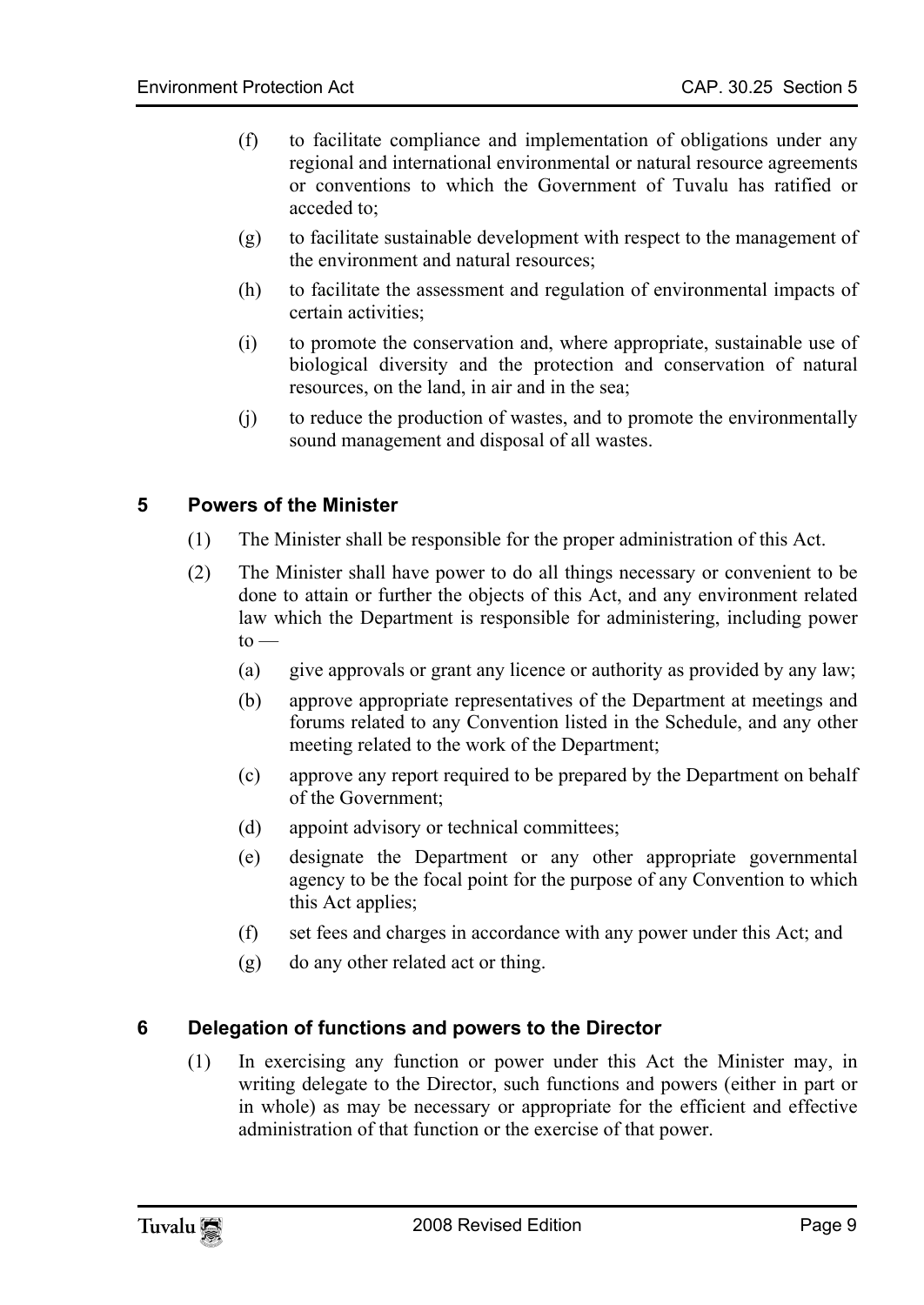<span id="page-9-0"></span>(2) Nothing shall prevent the exercise of any function or power by the Minister during the period of any delegation of that power under this section.

#### **7 The Director of Environment**

- (1) A Director of Environment shall be appointed as the head of the Department in accordance with laws relating to the appointment of public servants.
- (2) The Director shall be responsible, through the Permanent Secretary of the Ministry, to the Minister for the efficient and proper administration and management of the Department of Environment.
- (3) Subject to the direction of the Permanent Secretary of the Ministry, the Director shall have power to do all things necessary or convenient to be done in relation to the proper administration of the Department and the implementation of the provisions of this Act, and any other law relating to a function of the Department, including the power to —
	- (a) do any act or thing authorised by this Act or any other law;
	- (b) prepare reports as required by the Cabinet, the Minister or the Permanent Secretary, or which are required under any Convention listed in the Schedule;
	- (c) engage consultants, in compliance with the government's processes, for the purpose of assisting the Department to perform its functions;
	- (d) arrange for the investigation or monitoring of any activity that relates to a function of the Department;
	- (e) recommend to the Minister appropriate representatives of the Department at relevant meetings and conferences; and
	- (f) do any other related act or thing.

# **8 Delegation of powers by the Director**

- <span id="page-9-1"></span>(1) The Director may by notice in writing, delegate to any other officer of the Department of Environment, all or any of the Director's powers and functions under this Act, except this power of delegation.
- (2) Nothing shall prevent the exercise of any function or power by the Director during the period of any delegation of that power under this section.
- (3) The Director may delegate any power or responsibility under this section that is any function or power delegated to the Director under section 6, or which relates to the exercise of any such function or power.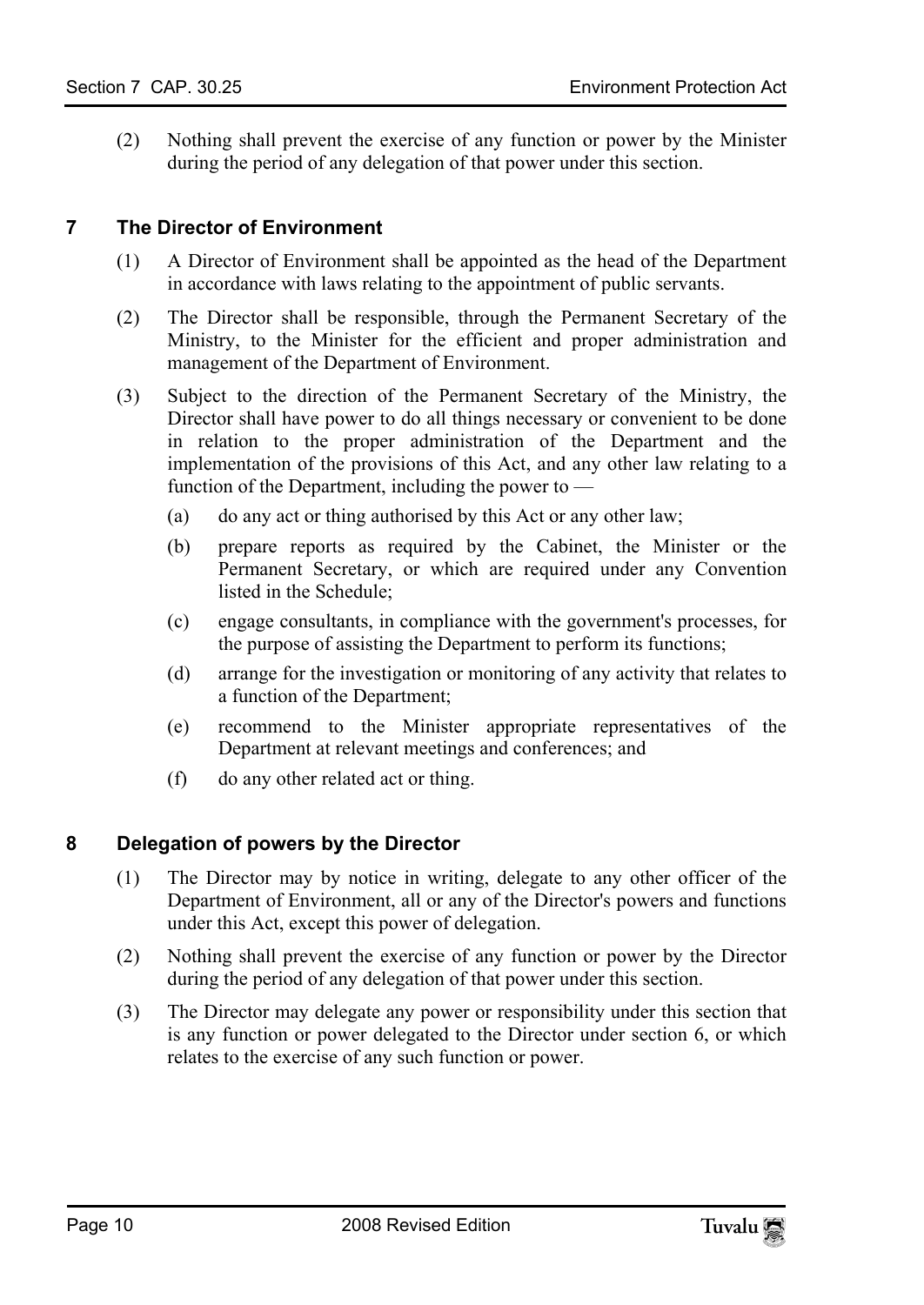# <span id="page-10-1"></span><span id="page-10-0"></span>**PART III - POWERS OF ENFORCEMENT**

### **9 Environment Officers**

- (1) The Minister may appoint in writing any sufficiently qualified person to be an Environment Officer, including employees of the Department of Environment, police officers, quarantine officers, fisheries officers and public health inspectors.
- <span id="page-10-2"></span>(2) The Minister, Director and all officers of the Department holding full time positions are deemed to be environment officers for the purposes of this Act.

#### **10 Identification of Environment Officers**

- <span id="page-10-3"></span>(1) Each Environment Officer shall be furnished with an identification card which shall be produced —
	- (a) if practicable, on each occasion before the Officer proceeds to act pursuant to this Act; and
	- (b) if demanded by any person who is subjected to any exercise of a power by an environment officer in accordance with this Act.

#### **11 Powers of Environment Officers**

- (1) Subject to the provisions of subsections (2) and (3) an Environment Officer may enter —
	- (a) any land or building (other than a dwelling house) at any time;
	- (b) a dwelling house at a reasonable time during daylight hours; and
	- (c) vessels, ships, aircraft, vehicles or other form of conveyance at any time —

for the purposes of —

- (i) monitoring the impact of any activity, matter or thing relating to the environment;
- (ii) investigating the commission of any offence or the breach of any lawful obligation under a law relating to the protection or management of the environment;
- (iii) enforcing this Act or any other law relating to the protection or management of the environment.
- (2) An Environment Officer shall not exercise the powers conferred by subsection  $(1)(a)$  or (b) except for the purpose of —
	- (a) ascertaining the nature and condition of the land, building, water or reef; or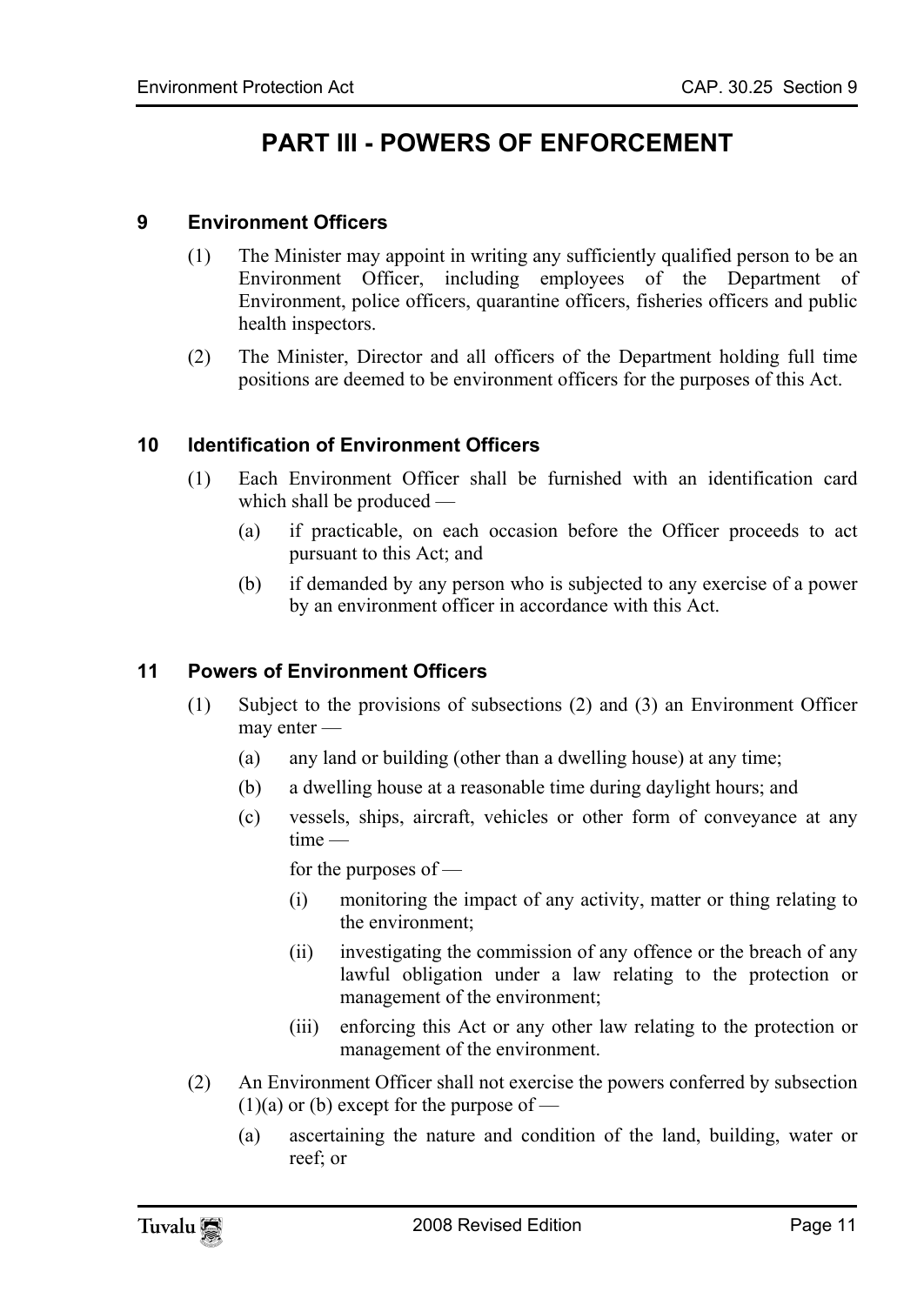- (b) investigating an alleged offence of which an environment officer has reasonable and probable grounds to believe that such entry will produce evidence.
- (3) The powers conferred by subsection  $(1)(a)$  and  $(b)$  shall not be exercised unless reasonable notice has been given to the owner or occupier of the land, building or dwelling house, or unless a search warrant has been obtained from a magistrate or island magistrate.
- (4) The provisions of the Penal Code (or any law which replaces the Penal Code) shall apply to the issuance of search warrants for the purposes of this section.
- (5) In the exercise of the powers conferred by this section, an Environment Officer may —
	- (a) conduct such investigations and examinations as are necessary to monitor the effects of any activity, matter or thing, or to determine whether any offence has been committed;
	- (b) take samples for the purpose of analysis and testing;
	- (c) take photographs or measurements;
	- (d) require any person apparently associated with an activity under investigation to state his or her full name, occupation and usual place of residence;
	- (e) require the production of any document relevant to the activity, matter or thing under investigation, including any licence or permit required by law; and
	- (f) require from any person any assistance that is relevant to the investigation or monitoring activity; and
	- (g) seize any item used in the commission of an offence against this Act, or any law relating to the protection or management of the environment.
- (6) Any person who
	- (a) hinders or obstructs an Environment Officer in the performance of his or her duties under this Act, or the exercise of a power under this Act;
	- (b) induces or incites any other person to hinder or obstruct an Environment Officer acting in accordance with this Act;
	- (c) by words or conduct falsely represents that he or she is an Environment Officer, or who otherwise impersonates an Environment Officer;
	- (d) fails to comply with a requirement made by an Environment Officer under subsection  $(5)(2)(d)$ , (e) or (f); or
	- (e) provides false or misleading information to an Environment Officer —

commits an offence, and shall be liable upon conviction to —

(i) a fine not exceeding \$1,000 or to a term of imprisonment not exceeding 3 months, if the person is an individual; or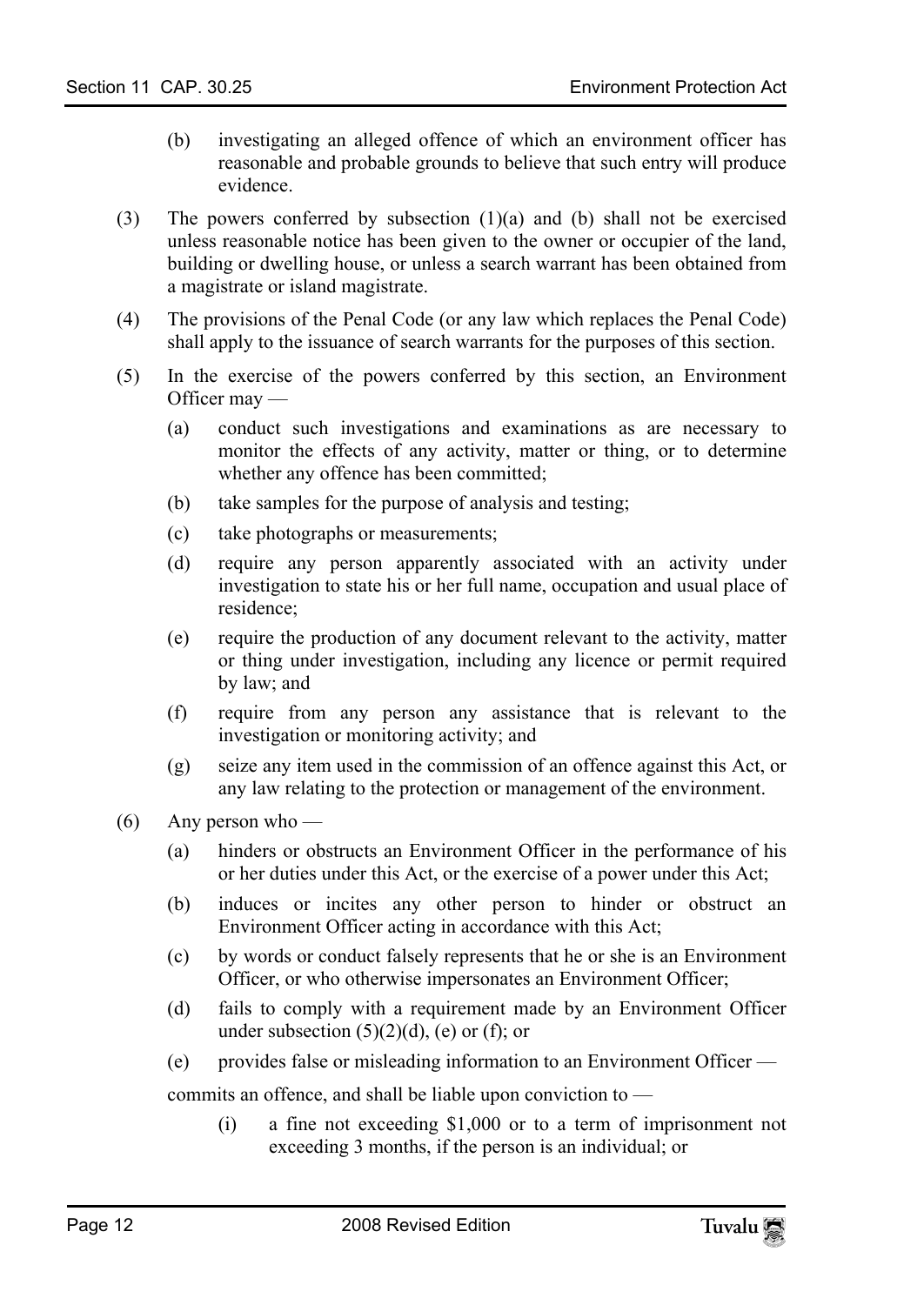<span id="page-12-0"></span>(ii) a fine not exceeding \$5,000 if the offence is committed by a corporation.

### **12 Precautionary Notice**

- (1) Where an Environment Officer suspects that an activity, matter or thing may be impacting upon the environment, the Officer may issue a notice requiring that any person apparently in control of or associated with the activity, matter or thing comply with any requirement specified in subsection (2).
- (2) A notice issued under subsection (1) may require all or any of the following —
	- (a) that information be provided in relation to the activity, matter or thing to satisfy the Director that the environment is not thereby being adversely impacted upon;
	- (b) that alternative activities or operating techniques be considered and employed to avoid or decrease the impact upon the environment;
	- (c) that improvements or alterations be made in relation to the activity, matter or thing to the satisfaction of the Director, to avoid or decrease the impact upon the environment; and
	- (d) any other requirement, as determined by the Director, to ensure that the activity, matter or thing does not adversely affect the environment.
- (3) Any person served with a notice under this section shall ensure that the requirements stated in the notice are complied with within the time stipulated, and shall satisfy the Director, prior to the expiration of that time, that the activity, matter or thing is not adversely affecting the environment.
- (4) Any person who, having been served with a Notice issued under this section —
	- (a) fails to comply with a requirement stated in the Notice; or
	- (b) fails to satisfy the Director that an activity, matter or thing is not or is no longer adversely impacting upon the environment within the time stipulated —

commits an offence, and shall be liable upon conviction —

- (i) where no adverse impact has been done to the environment, to a fine not exceeding \$1,000; or
- (ii) where the environment has been adversely impacted upon, to a fine not exceeding \$25,000, or to imprisonment for a term not exceeding 6 months.

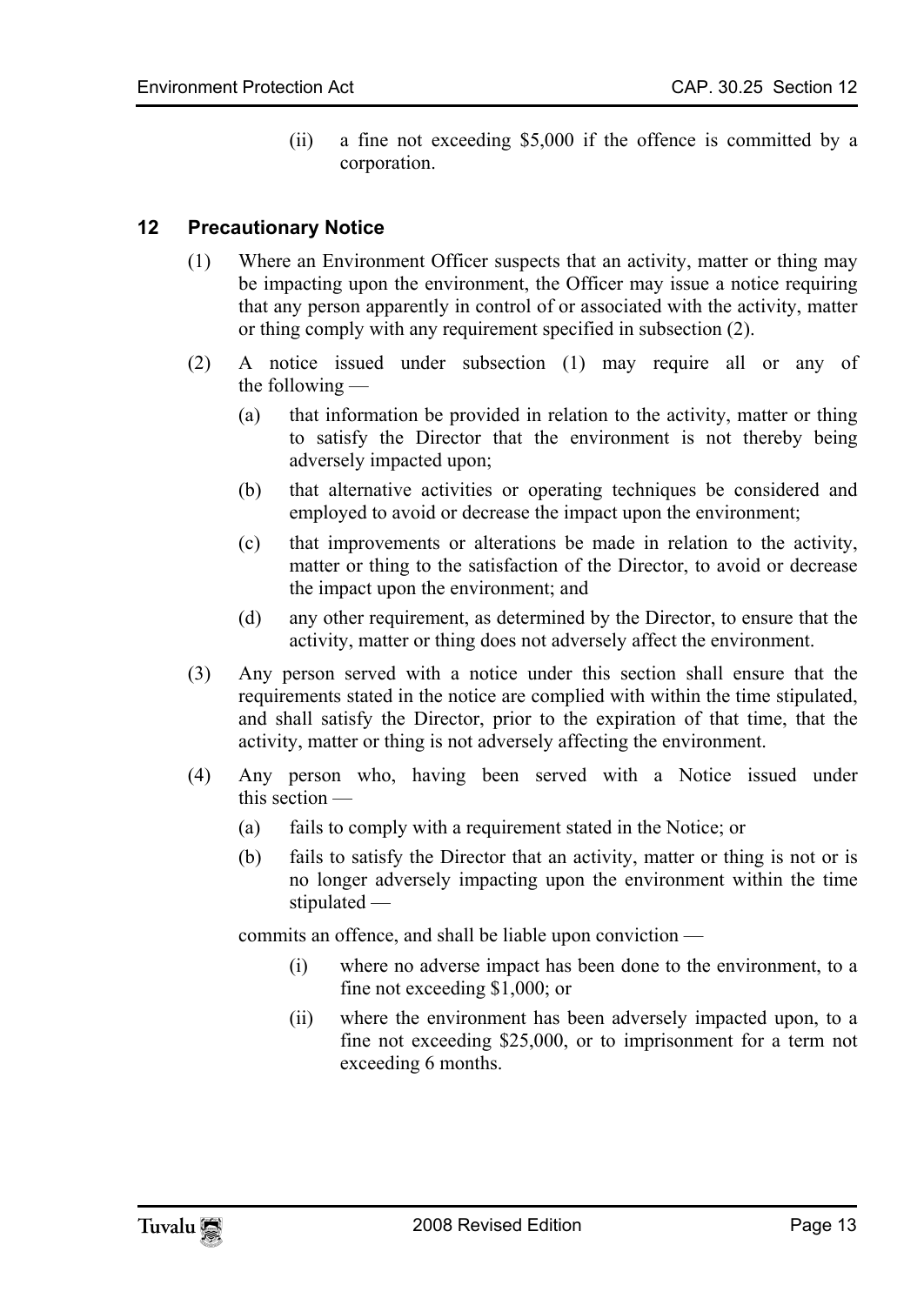#### **13 Notice to Cease Activity**

- <span id="page-13-0"></span>(1) A Notice may be issued under this section whether or not a Precautionary Notice has been served under section 12.
- (2) Where, after receiving advice from the Director, the Minister is of the opinion that there is occurring, or may occur, an act or activity which involves an immediate threat or risk to the environment, the Minister may issue a Notice under this section.
- (3) A Notice issued under this section shall
	- (a) be directed to any person, organisation or body whom the Minister believes is carrying out the act or activity, or apparently has some control over it;
	- (b) specify the act or activity and the nature of its effect upon the environment; and
	- (c) require that the act or activity cease, or not be done, until the Minister is satisfied that the threat or risk no longer exists.
- (4) A Notice may be served under this section notwithstanding that any approval, licence or permit has been granted in relation to the activity.
- (5) The Minister and the Government shall not be liable in respect of any loss or damage arising from, or in any way connected with, the issuing of a Notice under this section.
- $(6)$  Any person who
	- (a) having been served with a Notice issued under this section, fails to comply with any of its terms;
	- (b) having been served with a Notice issued under this section, causes or permits any other person to act in breach of its requirements; or
	- (c) knowingly acts in breach of the requirements of a Notice given under this section, whether or not that person has been served with the Notice,—

commits an offence and shall be liable upon conviction to a fine not exceeding \$25,000, or to a term of imprisonment not exceeding 1 year.

- (7) In addition to any other penalty imposed under this section, a court may order that any person convicted of an offence —
	- (a) do any act to reinstate the environment as far as practicable to its state prior to the commission of the offence;
	- (b) pay to the Government any sum representing the cost of reinstating the environment to its state prior to the commission of the offence; or
	- (c) pay any compensation to the Government, or to any other person affected by the offence, in respect of the damage caused to the environment.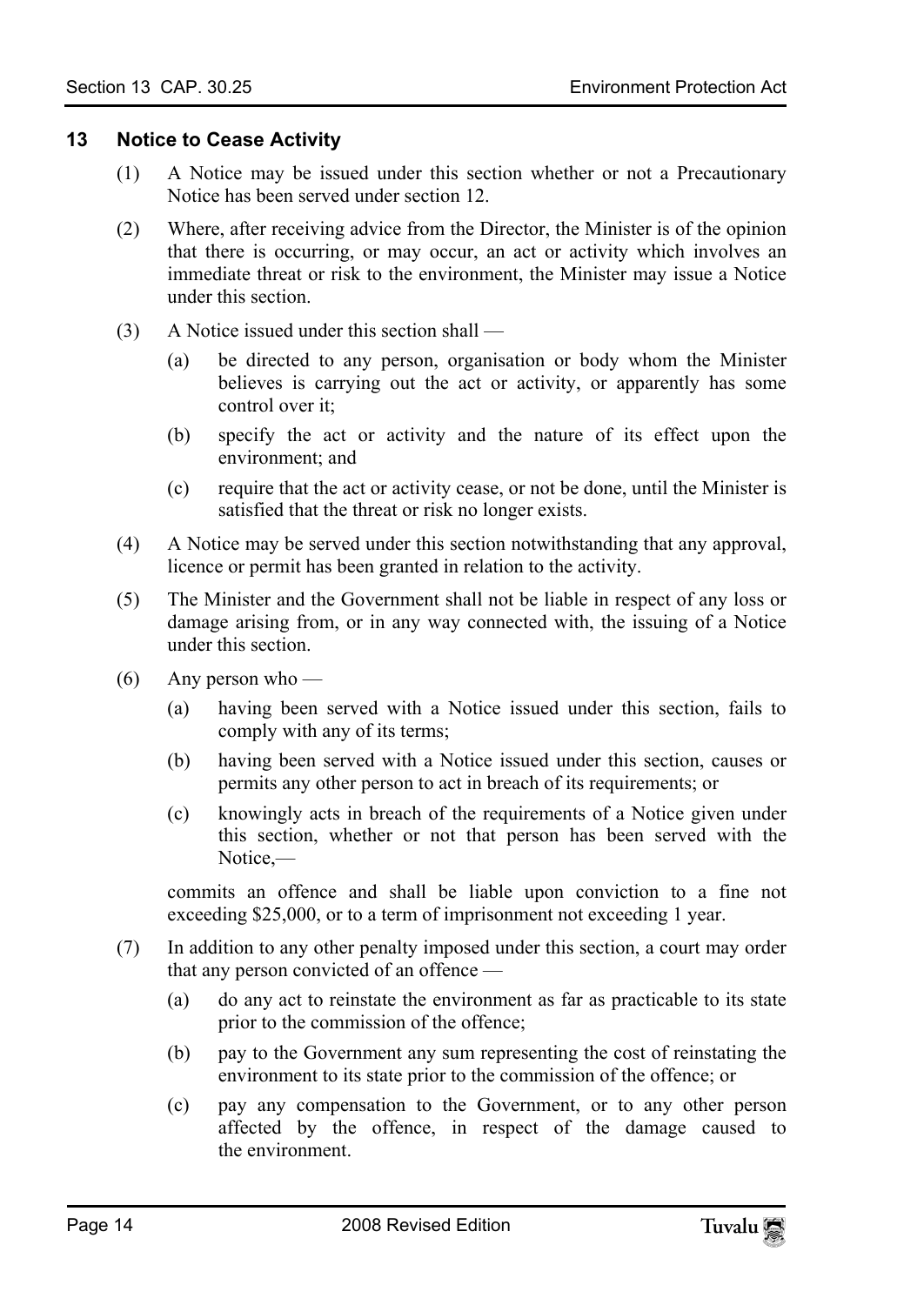# <span id="page-14-1"></span><span id="page-14-0"></span>**PART IV - NATIONAL ENVIRONMENT FORUM AND COUNCIL AND ISLAND ENVIRONMENT COMMITTEES**

# **14 The National Environment Forum and Council**

- (1) The Minister may, from time to time, convene a National Environment Forum for the purposes of —
	- (a) considering any environment related matters of national importance;
	- (b) disseminating information about the programmes and activities of the Department and the representation of the national interest of Tuvalu at international meetings, conferences and forums; and
	- (c) ensuring that the general community has an opportunity to participate in the formulation of environment related policies and the implementation of environment related programmes and activities.
- (2) In accordance with directions given by the Minister, the Director shall convene meetings of the National Environment Council from time to time as required for the purposes of this Act.
- <span id="page-14-2"></span>(3) Regulations made under this Act may make provision for —
	- (a) the appointment of members of the Forum and the Council;
	- (b) the procedures of the Forum and the Council;
	- (c) the functions, responsibilities and powers of the Forum and the Council; and
	- (d) the establishment of advisory and technical committees of the Council, and the functions and powers of such committees.

# **15 Council to provide advice and to act as competent authority**

- (1) The National Environment Council shall provide advice to the Minister on matters relating to environmental protection and sustainable development within and, where relevant, outside of Tuvalu.
- (2) The Council may be designated by the Minister, or under any Act or Regulations made under this Act, as the competent authority or implementing authority for the purpose of any international convention to which this Act applies.
- (3) In the absence of any competent authority being designated for the purposes of any Convention to which this Act applies, the Council shall have authority to act as the competent authority as required by any Convention.
- (4) In its capacity as a competent authority, the Council may lawfully perform any function and exercise any power required to be performed or exercised in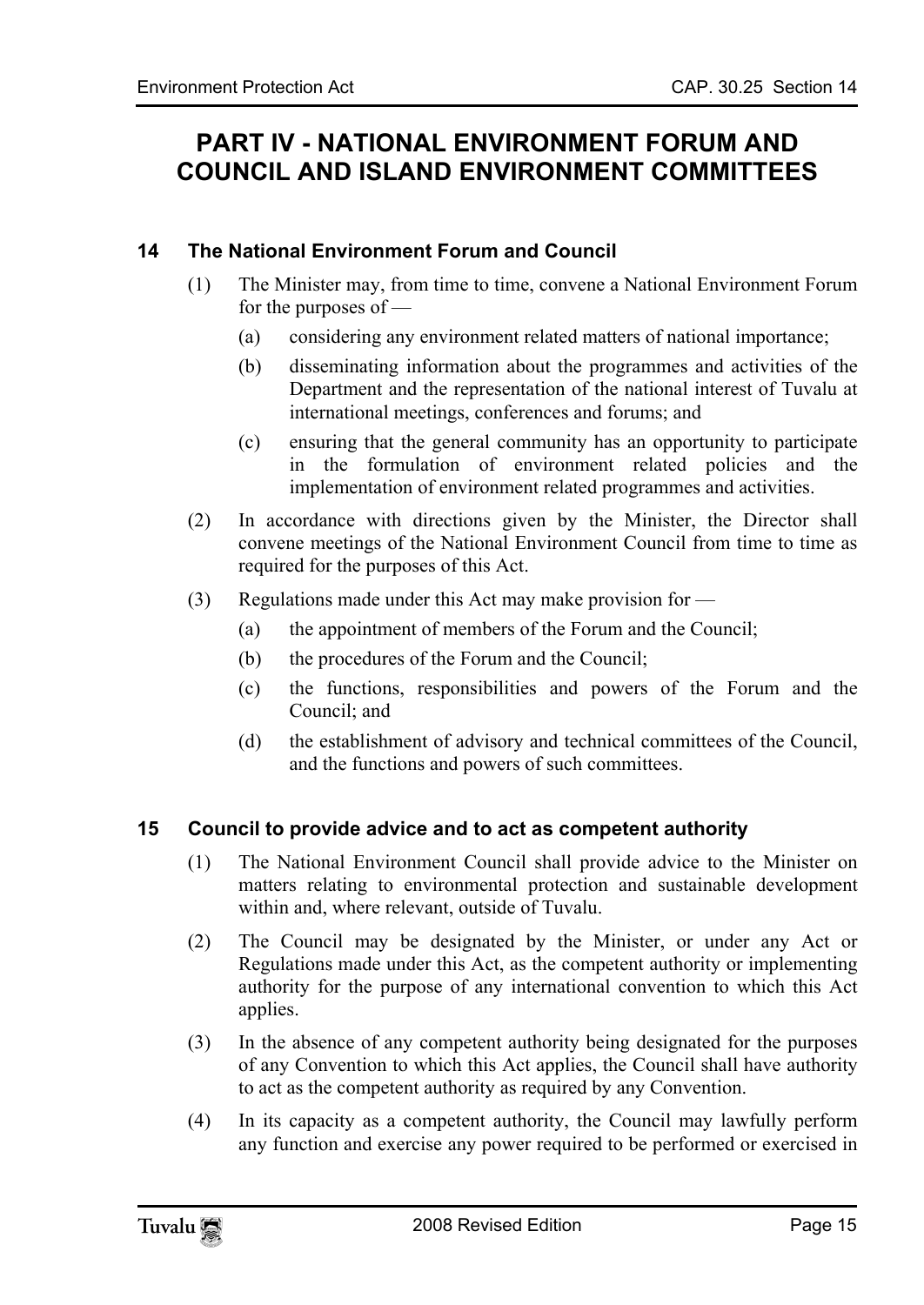<span id="page-15-0"></span>accordance with the relevant Convention, and any law which seeks to give effect to the Convention in Tuvalu.

#### **16 Island Environment Committees**

- (1) In accordance with section 35 of the Falekaupule Act a Kaupule may establish an Island Environment Committee.
- (2) A committee established under subsection 1 may
	- (a) identify priority areas of environmental concern and to convey information on such matters to the Department;
	- (b) participate in the programmes undertaken by the Department and propose matters for inclusion in the work programme of the Department;
	- (c) recommend to the Minister regulations to be made under this Act to provide for the proper protection and management of the environment in that island;
	- (d) provide representatives to the National Environment Forum.
- <span id="page-15-1"></span>(3) An Island Environment Committee may perform such roles and responsibilities and exercise such powers —
	- (a) as are provided in any regulations made under this Act;
	- (b) as are delegated to the Committee by the Minister or the Director in accordance with this Act; or
	- (c) as may be vested in the Committee by the Cabinet from time to time.

# <span id="page-15-2"></span>**PART V - ENVIRONMENTAL IMPACT ASSESSMENT**

#### **17 Monitoring of environmental impacts**

- (1) The Director shall ensure that the Department monitors activities that are likely to have, or are having an environmental impact in any area of land or sea within the jurisdiction of Tuvalu.
- (2) To address any environmental impacts determined to be affecting the environment of Tuvalu —
	- (a) the Director may cause to be issued any precautionary notice under section 12:
	- (b) the Minister may issue a notice under section 13 to require that any activity cease; or
	- (c) the Minister may make orders to regulate such activities in accordance with any regulations or emergency regulations made under this Act.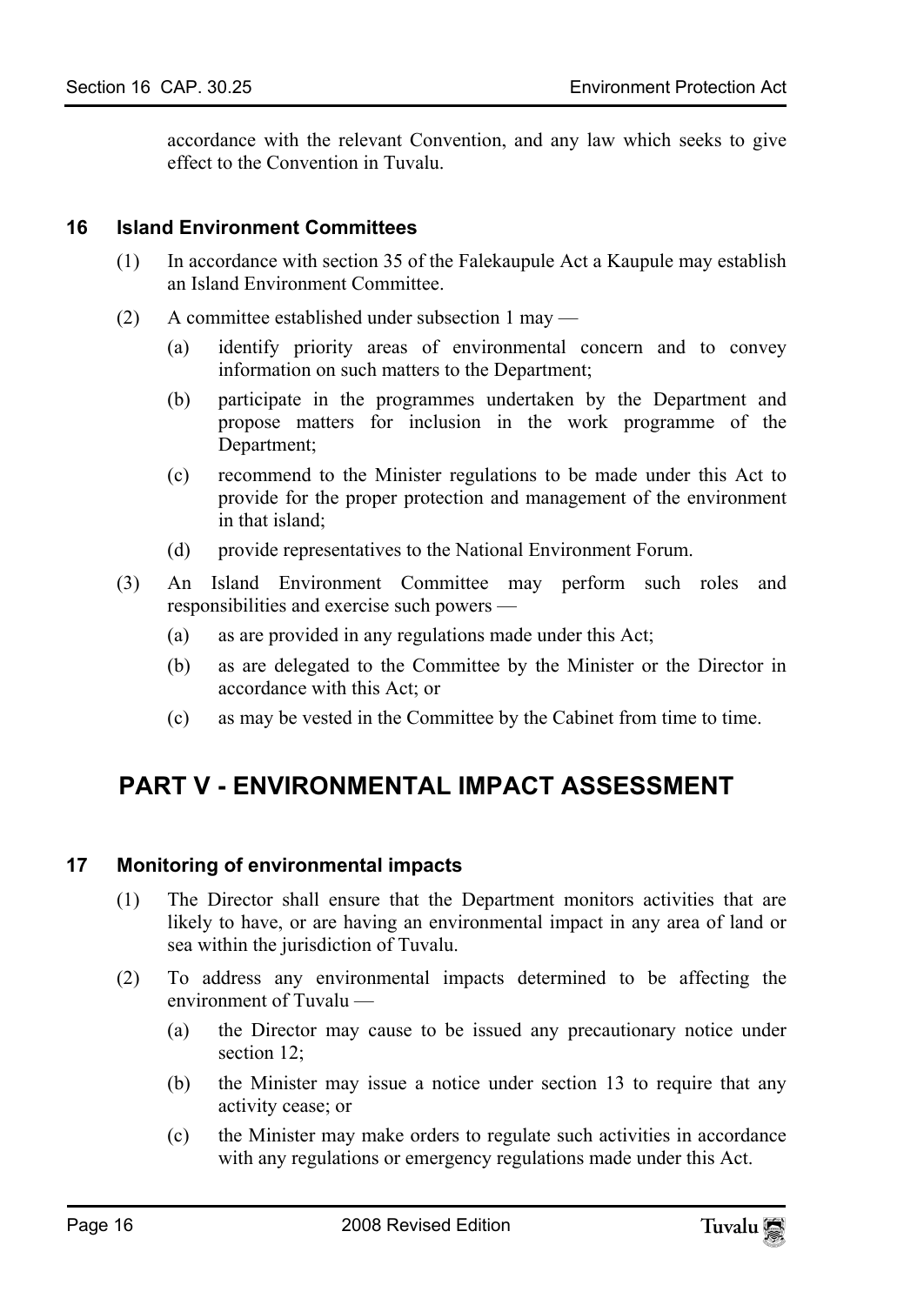#### **18 Procedures for Environmental Impact Assessment**

- <span id="page-16-0"></span>(1) Regulations made under this Act may provide for any aspect of a system of environmental impact assessment to be applied in Tuvalu.
- (2) Without limiting the generality of subsection (1), regulations relating to environmental impact assessments may make provision for —
	- (a) the types of projects, developments and activities (including definitions of major projects) which, if undertaken within Tuvalu, shall require a prior environmental impact assessment, or such an assessment at any time during the course of the establishment or operation of a project, development or activity;
	- (b) the recognition of any assessments undertaken in other countries, and any conditions which may be applied to such recognition for the purposes of such assessments in Tuvalu;
	- (c) procedures for the assessment of environmental impacts, including any reports, scientific testing or analysis or any other matter to verify any aspect of an assessment;
	- (d) prescribed or approved forms and fees for any aspect of the assessment of environmental impacts, including applications, reports, assessments, findings and approvals;
	- (e) the powers of the Minister to determine, apply and enforce any procedures for the assessment of environmental impacts in relation to any type or specific project, development or activity;
	- (f) the establishment, composition, powers, functions and procedures of an Environment Impact Assessment Taskforce;
	- (g) the granting of approvals and the imposition of general or specific conditions;
	- (h) the enforcement of conditions which apply to approved projects, developments or activities; and
	- (i) offences for the breach of any requirements applying to the system of environmental impact assessment, and penalties for such offences being fines not exceeding \$10,000, and terms of imprisonment not exceeding 3 years.

# **PART VI - POLLUTION CONTROL AND WASTE MANAGEMENT**

# **19 Roles of the Department in relation to pollution and wastes**

(1) The Department shall ensure that there is proper regulation and control of pollution, littering, wastes (including hazardous wastes) in Tuvalu, and shall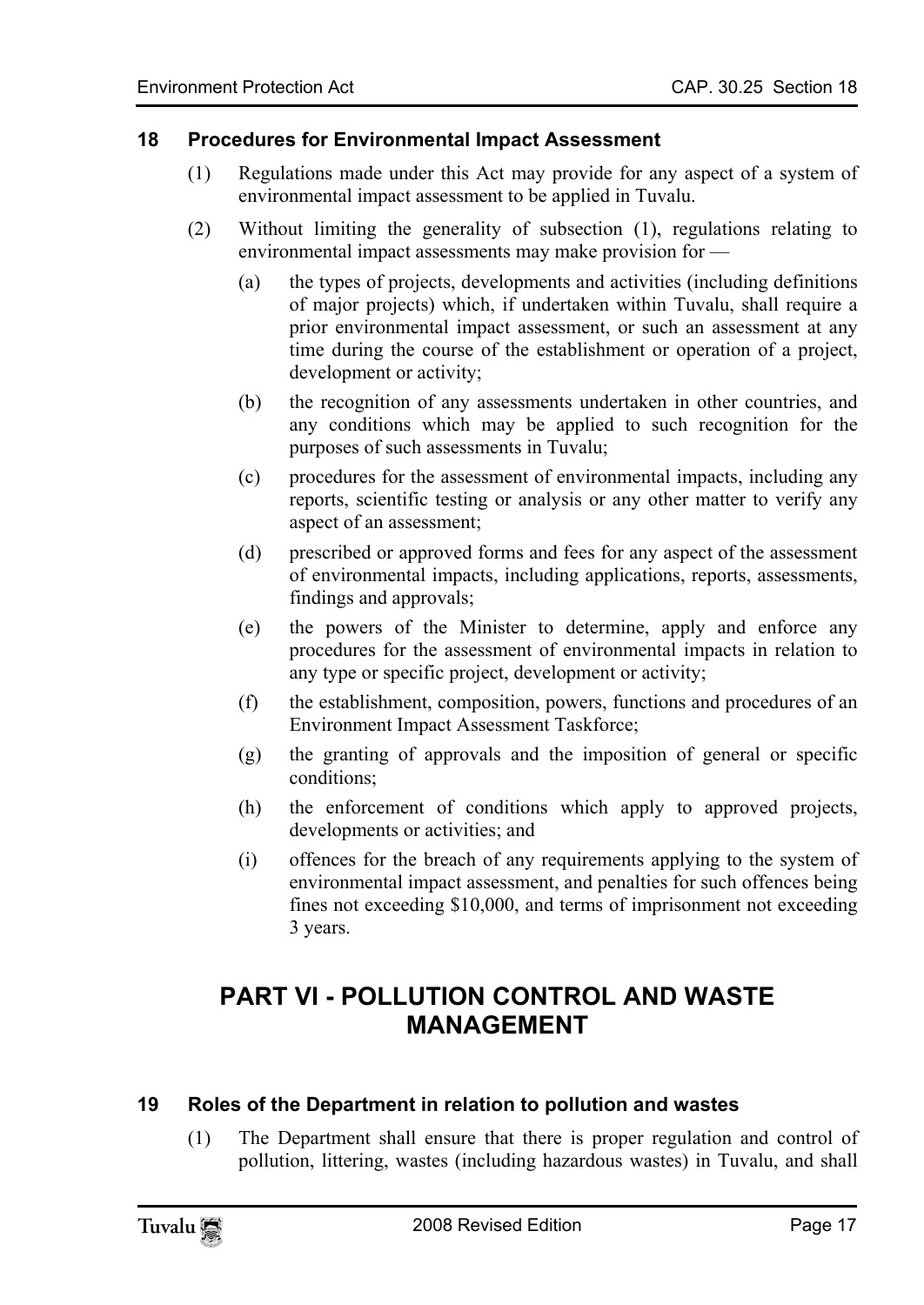take appropriate measures to minimise the impacts of pollution, litter and wastes on the environment.

- (2) Without limiting the generality of subsection (1), the functions of the Department in relation to pollution, litter and waste management shall include —
	- (a) monitoring pollution and its effect on the environment;
	- (b) regulating polluters and controlling the activities of persons causing pollution;
	- (c) implementing systems of licensing for persons causing pollution or discharging pollutants and wastes into the environment;
	- (d) the maintenance of air and water quality;
	- (e) regulating hazardous wastes, including the disposal, storage and transboundary movement of such wastes (and other hazardous substances) in accordance with international conventions applying in Tuvalu, or accepted international best practice;
	- (f) regulating waste collection and disposal systems, including landfills and waste storage facilities;
	- (g) setting operational standards and applying guidelines for waste management operations within Tuvalu;
	- (h) regulating and licensing of businesses dealing with wastes, including recyclers;
	- (i) promoting composting, recycling and the efficient use of wastes;
	- (j) regulating the disposal and incineration of wastes in accordance with laws applying in Tuvalu, and the international obligations binding Tuvalu;
	- (k) raising public awareness and participation in relation to environment and conservation issues, and participating in public educational campaigns, programs and promotions dealing with waste management and pollution control; and
	- (1) providing administrative and technical support to the Council and any committee established under this Act, in relation to waste management and pollution control.

# **20 Relationship with Marine Pollution Act**

<span id="page-17-0"></span>Compliance with the requirements of this Act shall not absolve a person from separate compliance with any rights, obligations or authorities prescribed under the Marine Pollution Act.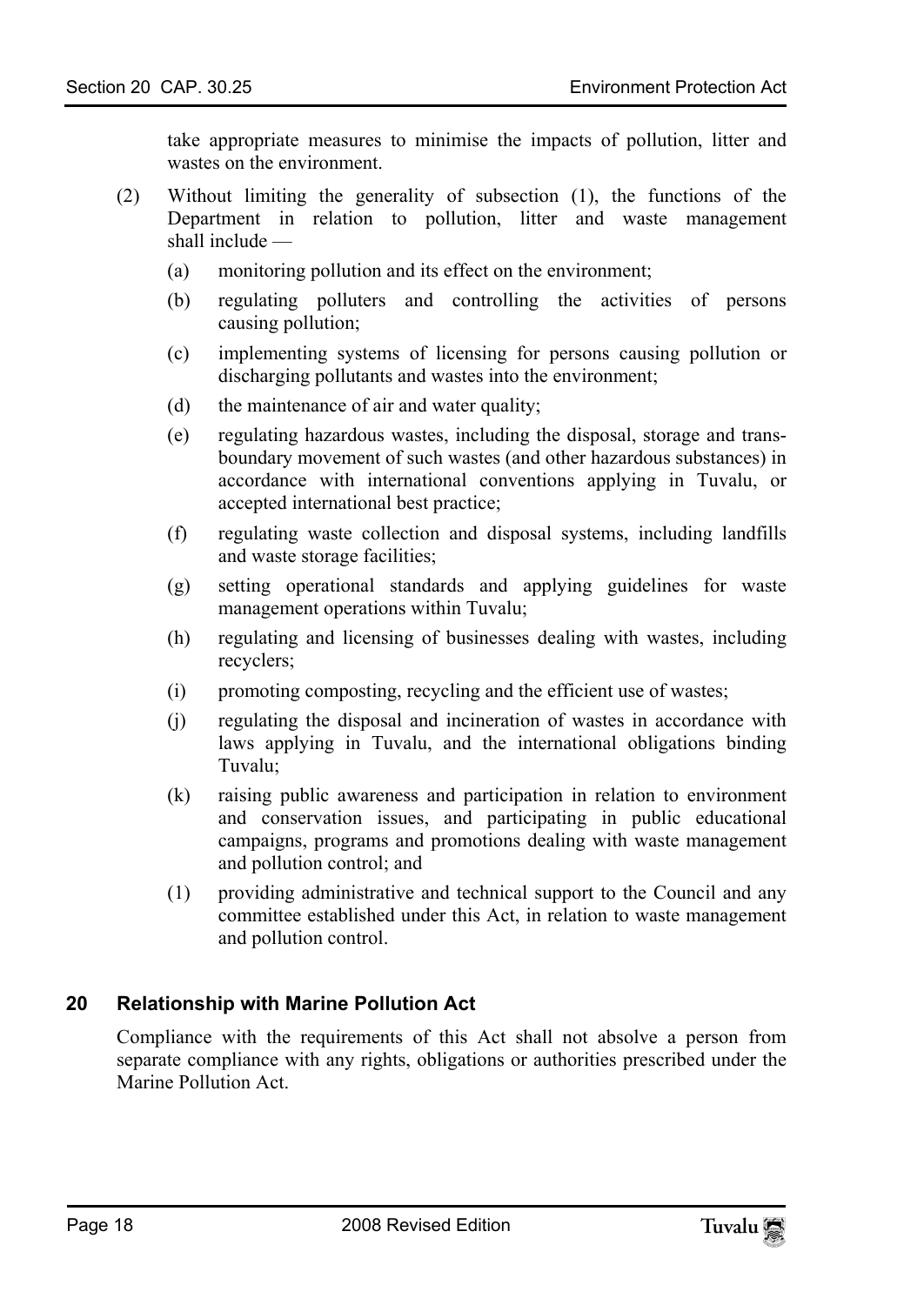#### **21 Regulations dealing with pollution control**

- <span id="page-18-0"></span>(1) The Minister, with the consent of Cabinet, may make regulations as may be necessary or expedient for controlling pollution in Tuvalu.
- (2) Without limiting the generality of subsection  $(1)$ , regulations may be made
	- (a) to prescribe the duties and obligations of owners and occupiers of premises, buildings, lands, works, vessels and vehicles in relation to avoiding or minimising pollution;
	- (b) for the licensing of premises, buildings, structures or works to discharge wastes and pollutants, and all matters incidental to such licensing systems;
	- (c) for the issue and enforcement of pollution abatement notices, or notices requiring that polluting activities cease;
	- (d) to prescribe powers of environment officers in relation to pollution control;
	- (e) to require the installation and maintenance of anti-pollution devices;
	- (f) to control noise pollution; and
	- (g) to prescribe offences relating to pollution.

#### <span id="page-18-1"></span>**22 Regulations dealing with waste management**

- (1) The Minister, with the consent of Cabinet, may make regulations as may be necessary or expedient for the management of wastes in Tuvalu.
- (2) Without limiting the generality of subsection (1), regulations may
	- (a) provide for the effective management of wastes;
	- (b) prescribe litter and waste control measures;
	- (c) prohibit the importation, use or sale of any items which generate wastes, or restrict such items so that the generation of wastes is minimised;
	- (d) prescribe procedures for the collection of waste related information and for its dissemination so as to raise awareness of waste related matters and permit informed decision making to be made by all sections of the community in relation to the minimisation of the generation of wastes and the adverse effects of wastes on human health and the environment;
	- (e) provide for systems of registration and licensing of businesses dealing with waste management and disposal;
	- (f) promote or regulate the recycling of wastes;
	- (g) specify toxic and hazardous wastes and regulate the manner in which such wastes may be stored, transported and disposed of;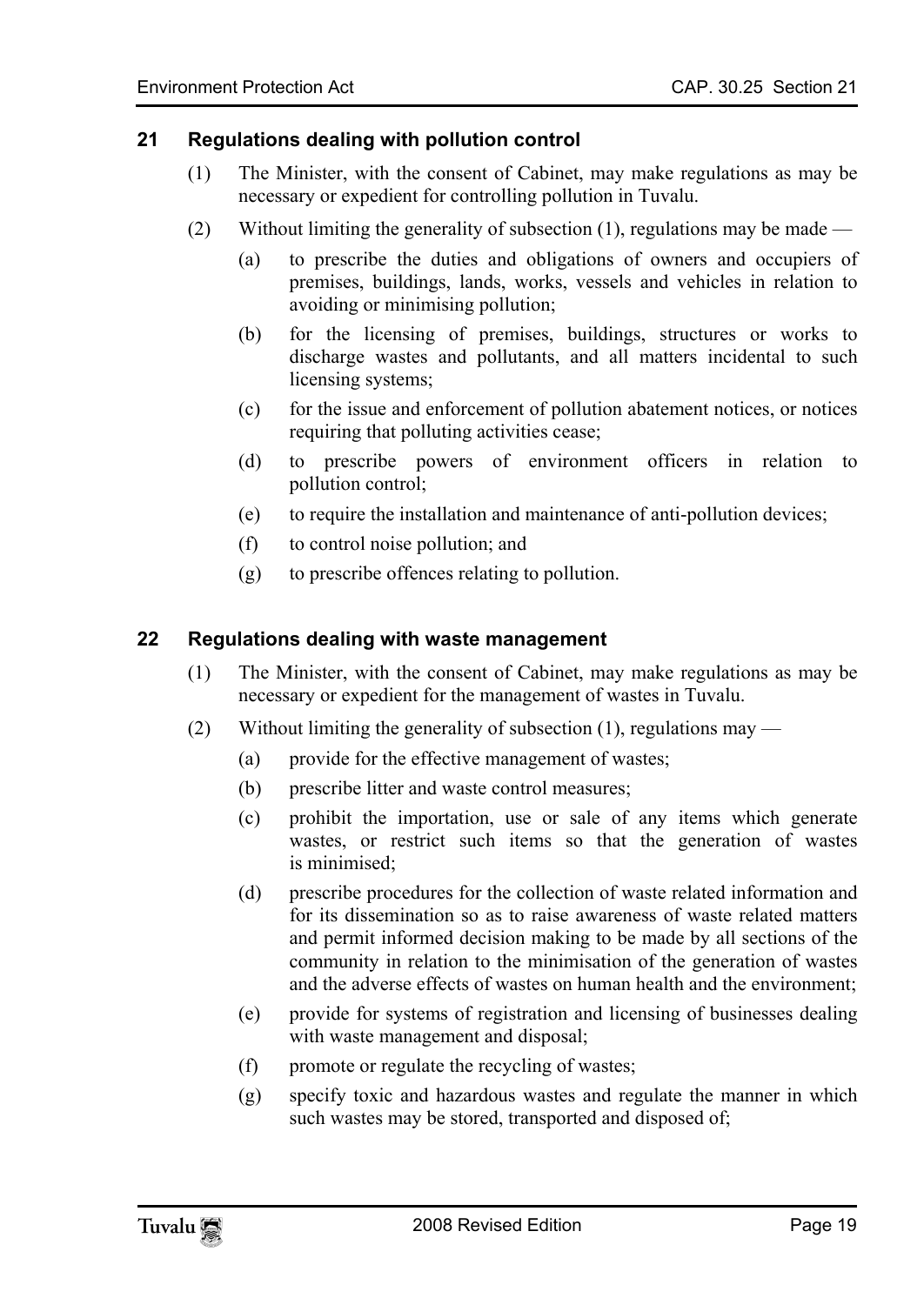- (h) secure the observance and effective implementation of international conventions and obligations relating to wastes applicable in Tuvalu, or of general application within the South Pacific region; and
- <span id="page-19-0"></span>(i) require the observance of approved standards, rules, operating procedures and codes of practices applying to agencies or businesses that operate waste management or disposal services.

#### **23 Regulations dealing with hazardous wastes and substances**

- (1) The Minister, with the consent of Cabinet, may make regulations as may be necessary or expedient for regulating and managing hazardous wastes and substances in Tuvalu.
- (2) Without limiting the generality of subsection (1), regulations may make provision for —
	- (a) the types of "hazardous wastes" and "hazardous chemicals" to be regulated under this Act, and appropriate definitions for them;
	- (b) planning requirements (including compliance, implementation and emergency planning) for government agencies and for companies and persons involved in the management of hazardous substances;
	- (c) the implementation of relevant international standards and practices related to the management of hazardous substances;
	- (d) the collection, evaluation and reporting of data;
	- (e) monitoring the effects of hazardous substances and the status of implementation of the applicable Conventions related to them;
	- (f) responsibilities to maintain registers of hazardous substances, and for information to be recorded in them;
	- (g) controls over imports and exports, including the tracking of shipments and other border control activities such as customs codes and identification measures;
	- (h) the imposition of requirements relating to containers, packaging and labelling for hazardous substances;
	- (i) licensing, permit and certification systems, including permits for the collection, transportation and disposal of hazardous wastes and substances;
	- (j) requirements relating to the sound management of hazardous substances, and the operation of waste management and disposal facilities;
	- (k) requirements for the provision of safety equipment and procedures, and for the training of employees working with hazardous substances;
	- (l) specific provisions relating to managing radioactive wastes and substances in Tuvalu's jurisdiction, including regulating or prohibiting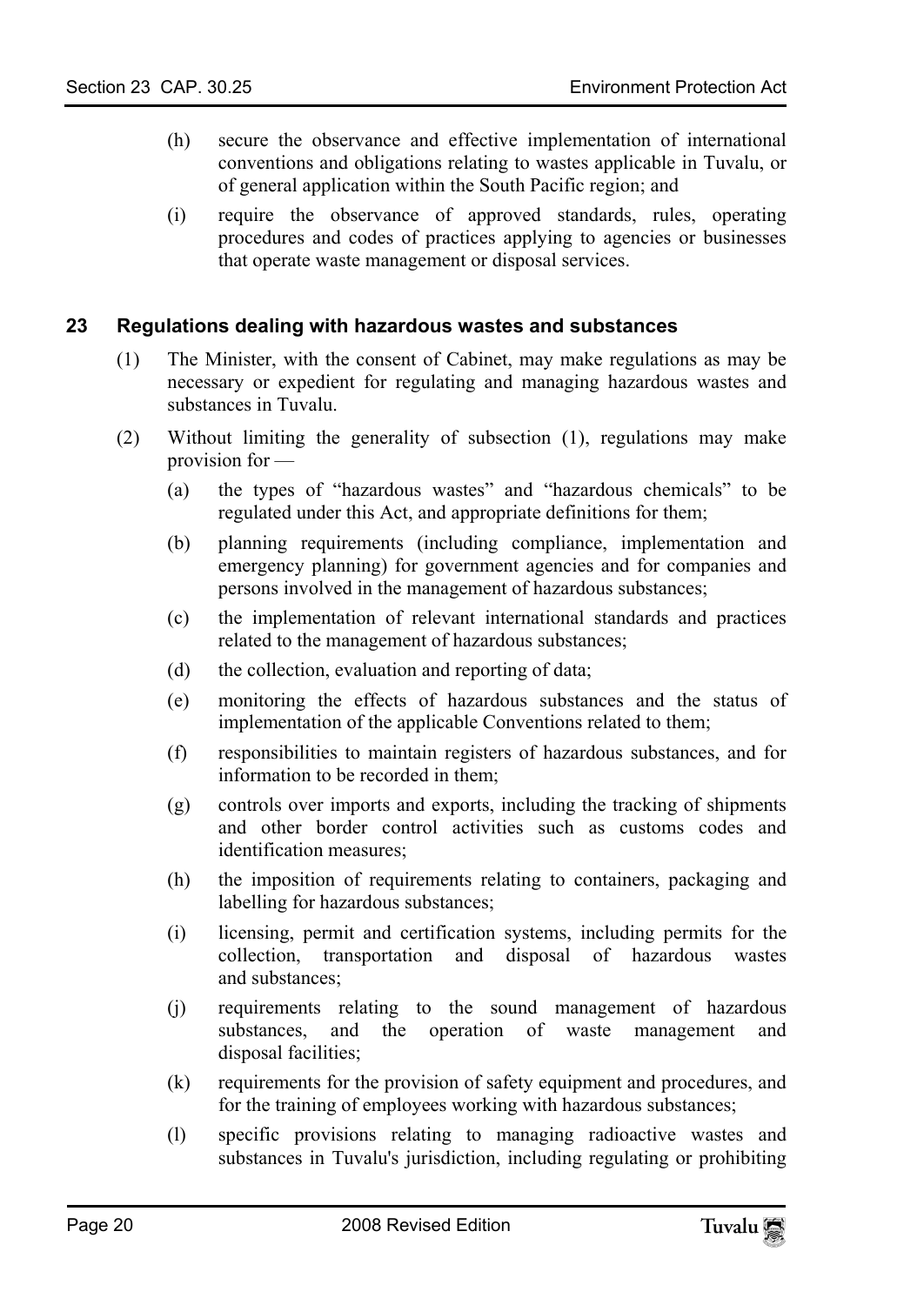the importation of equipment and materials which may generate or become radioactive wastes;

- (m) obligations to minimise pollution from wastes and substances, and to minimise the consequences of any pollution incidents;
- (n) reporting requirements in relation to pollution incidents, discharges, likely impacts on human health and the environment and other relevant matters (including protections for persons making such reports);
- (o) all aspects of the enforcement framework by the Competent Authority under any applicable convention and other agencies, including the promotion of inter-agency cooperation and coordination;
- (p) promoting cooperation in the taking of legal proceedings for breaches of legal requirements related to hazardous substances;
- (q) powers of relevant agencies to obtain information;
- (r) the provision of powers and facilities to monitor and verify compliance, and to order remedial or preventive action;
- (s) the promotion and enforcement of environmentally sound management practices and the adoption of new environmentally sound technologies;
- (t) the imposition of "user fees" and the "polluter pays" principles;
- (u) controls over the incineration and dumping of hazardous wastes and substances;
- (v) regulating and rehabilitating areas and buildings contaminated by hazardous substances;
- (w) the effective involvement of community and industry representatives in planning and decision making processes;
- <span id="page-20-0"></span>(x) the provision of relevant information, education and training programmes; and
- (y) facilitating the implementation of regional and sub-regional initiatives concerning the proper management of hazardous substances.

# <span id="page-20-1"></span>**PART VII - INTERNATIONAL AND REGIONAL ENVIRONMENTAL OBLIGATIONS**

# **24 Conventions to which this Act applies**

- (1) Subject to subsection (2), the Conventions listed in the Schedule are the Conventions to which this Act applies.
- (2) The list of Conventions in the Schedule may be added to or deleted from by Regulations made under this Act.
- (3) In this Part, "Convention" means a Convention to which this Act applies.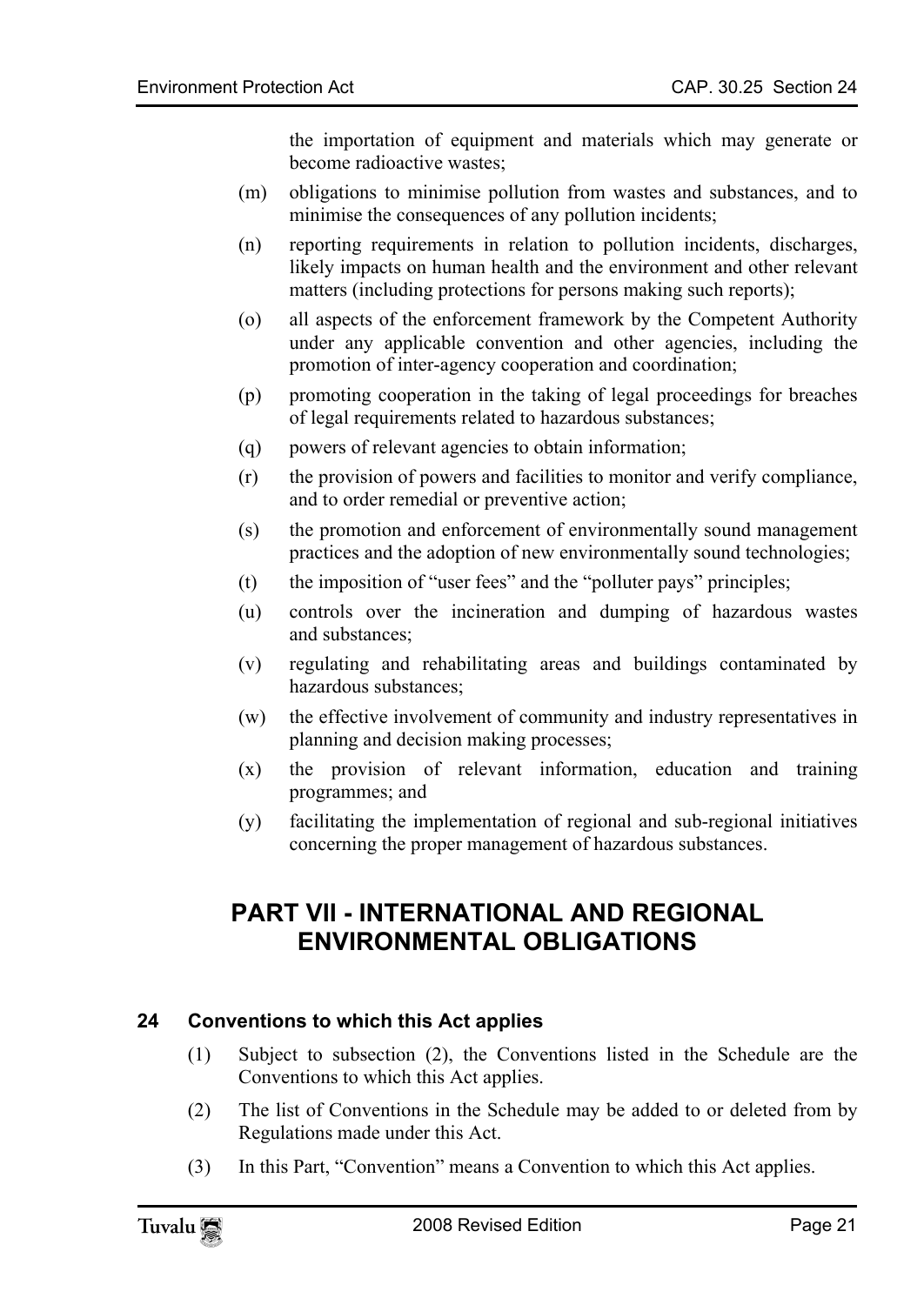#### **25 Role of the department in relation to environmental conventions**

- <span id="page-21-0"></span>(1) Nothing in this section shall affect or restrict the role of any other Department or agency of Government in relation to a Convention to which this Act applies, and in particular the provisions of this Part do not apply to any Convention relating to the fisheries of Tuvalu which are the responsibility of the Department of Fisheries to implement.
- (2) The roles of the Department in relation to a Convention to which this Part applies shall include —
	- (a) making arrangements for the attendance at any meeting of the Parties of a Convention, and other relevant meetings, of a suitably qualified person to represent the interests of the Government of Tuvalu;
	- (b) liaising with relevant regional or international bodies to ensure that the representation of the Government of Tuvalu at any meeting concerning a Convention is informed and effective;
	- (c) accessing and utilising available funds and resources by preparing and submitting project proposals and undertaking programs to implement the Conventions;
	- (d) assisting any other Department and agency of Government, or the Councillor any Committee established under this Act, to implement any aspect of a Convention;
	- (e) preparing any necessary Report, and reporting on a regular basis to the Minister and Cabinet in relation to the implementation of any Convention;
	- (f) sharing information and otherwise providing such cooperation as is required by any Convention;
	- (g) recommending that any law of Tuvalu be amended or enacted in order to effectively implement any requirement of a Convention; and
	- (h) doing any other act or thing (in conjunction with any other relevant Department or agency of Government) to implement any obligation under a Convention.
- (3) In addition to the roles of the Department under this regulation, the Department may be designated by the Minister, or under any Act or regulations, as the focal point for the purposes of any Convention to which this Part applies.
- (4) As focal point, the Department shall perform such roles and duties as are necessary to implement any Convention to which this Act applies, and which may be vested in it by any Act or regulations making provision for any such Convention to be implemented in Tuvalu.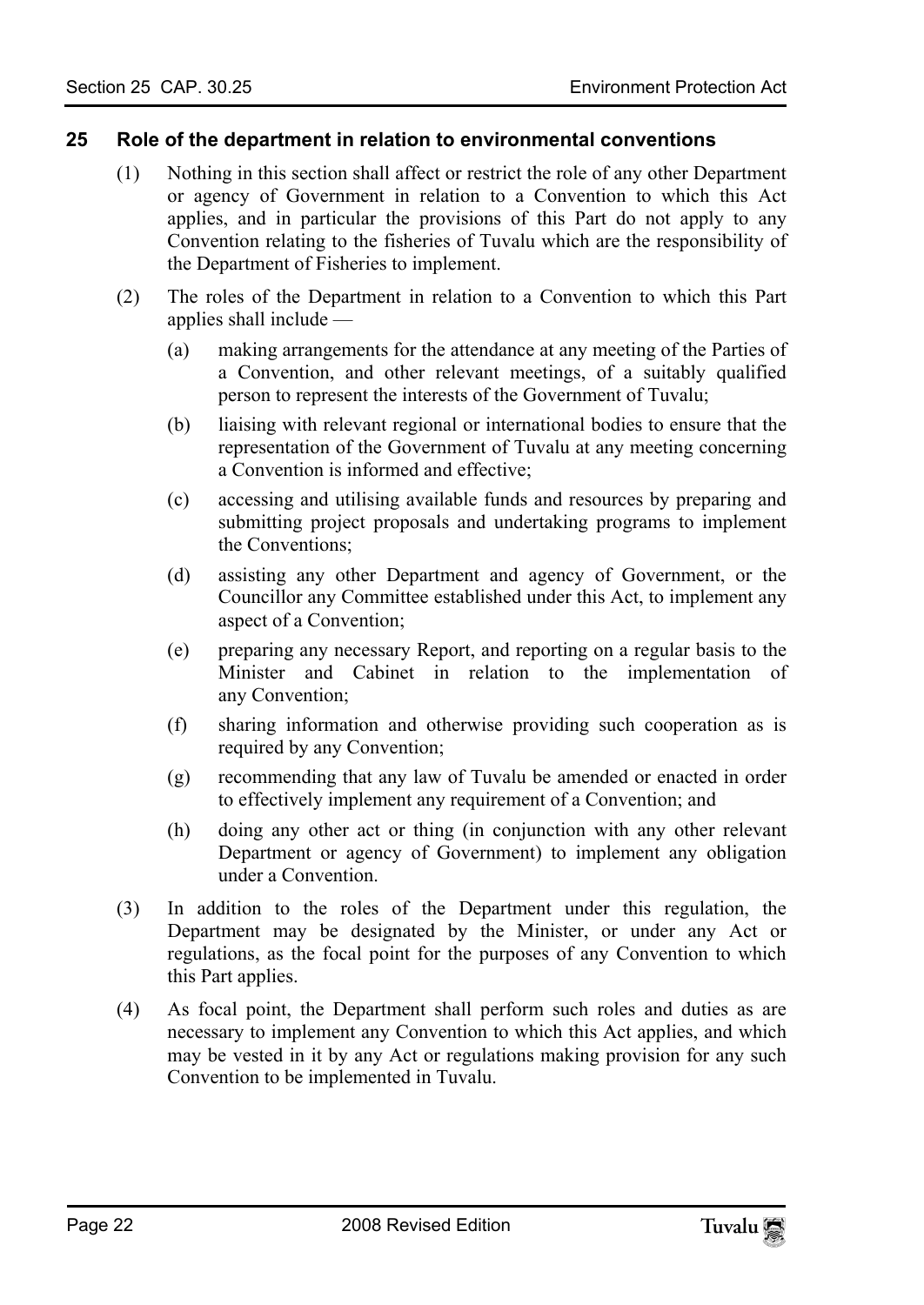#### **26 Requirement to provide assistance, information, data etc.**

- <span id="page-22-0"></span>(1) Where any Convention to which this Act applies requires that any report be made, or that any information or data be collected and provided, the Minister may make a written request to any person to provide relevant information or data.
- <span id="page-22-1"></span>(2) Any person to whom a written request has been made under sub-section (1) who, without reasonable justification, refuses or fails to comply with the request, commits an offence and shall be liable upon conviction to a fine not exceeding \$500.

#### **27 The precautionary principle**

- (1) All persons and agencies having responsibilities under this Act, or whose functions and powers may relate to any matter or thing involving the management of the environment in Tuvalu, or the regulation, control, or management of any substance, matter or thing which may adversely impact upon Tuvalu's environment, shall apply the precautionary approach when discharging their responsibilities and functions, or exercising their powers.
- <span id="page-22-2"></span>(2) To clarify the application of subsection (1), the precautionary approach is applied if, in the event of a threat of damage to Tuvalu's natural resources or to the environment of Tuvalu, or a risk to human health in Tuvalu, a lack of full scientific certainty regarding the extent of adverse effects is not used as a reason for not acting to prevent or minimise the potential adverse effects or risks arising in any way from a matter or thing regulated under any law.

#### **28 Other Departments to assist with implementation and enforcement**

- (1) To effectively implement the Conventions to which this Act applies, all Departments and agencies of Government shall apply the regulatory powers under the laws that they are responsible for administering to regulate or prohibit any activity, matter or thing in accordance with any —
	- (a) decision made by the National Environment Council; or
	- (b) at the request of the Minister.
- (2) Action shall be taken in accordance with subsection  $(1)$  to
	- (a) regulate any business activity that is in breach of a Convention to which this Act applies;
	- (b) control any trans-boundary movement of any controlled substance, item or thing; or (c) properly safeguard, store or dispose of any controlled substance, item or thing.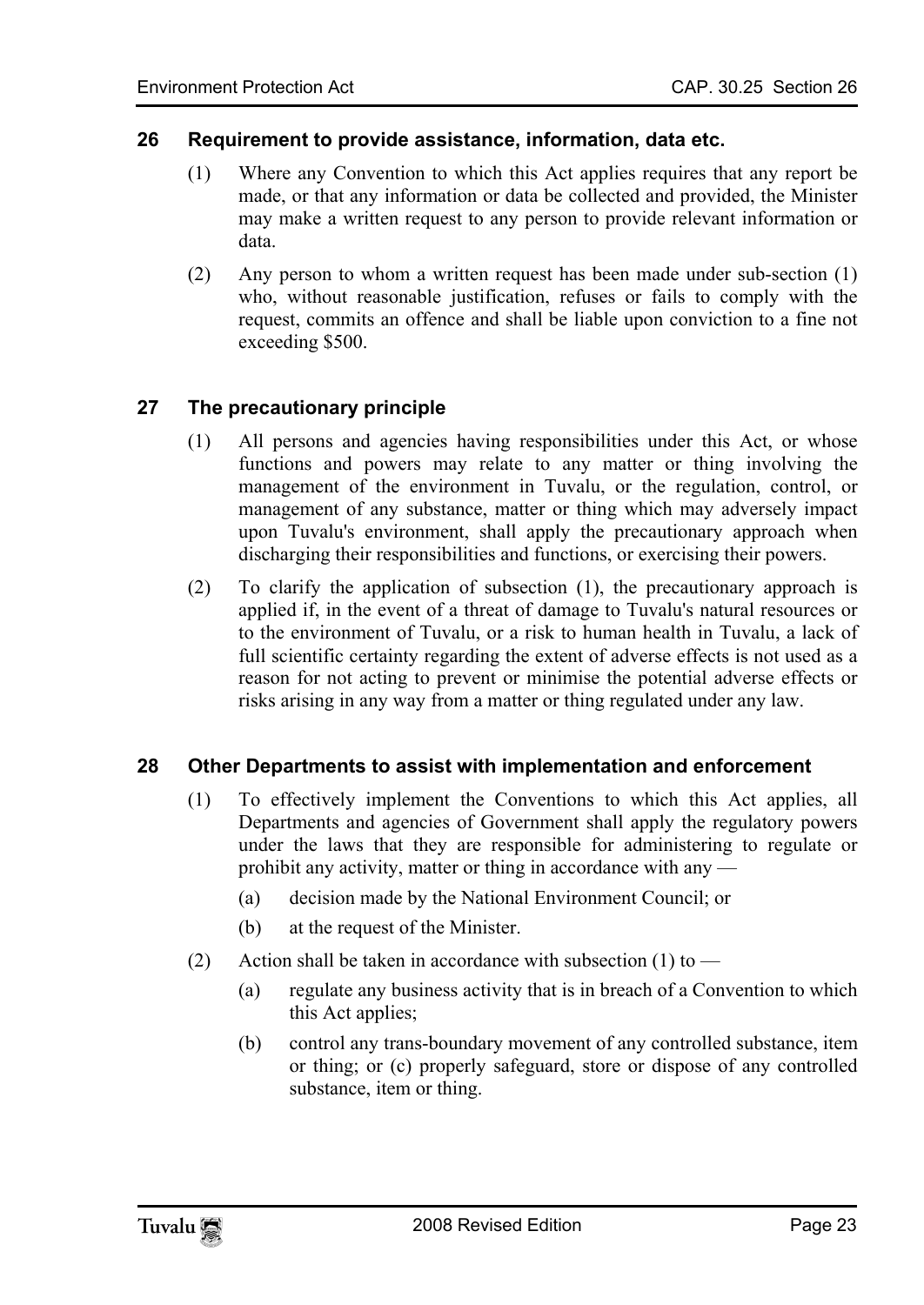# <span id="page-23-1"></span><span id="page-23-0"></span>**PART VIII - RESPONSES TO CLIMATE CHANGE**

#### **29 Policies and programmes to address climate change**

- (1) In conjunction with other Departments, each Kaupule, and relevant international agencies, and through the involvement of the community, the Department shall formulate, apply and implement strategies and programs to —
	- (a) raise the level of understanding throughout the world about the implications of climate change, and activities which contribute to climate change, on Tuvalu and the future of its people;
	- (b) promote understanding amongst the people of Tuvalu about the causes and implications of climate change;
	- (c) address the effects of climate change within Tuvalu on its water resources, coastal areas, lands and land usage, food security, biodiversity, fisheries, economic welfare, public infrastructure and its vulnerability to natural disasters;
	- (d) implement programs and facilitate projects to protect its water resources, coastal areas, mangroves, lands, biodiversity, fisheries and public infrastructure, and to contribute to the health well-being and livelihoods of Tuvaluans; and
	- (e) participate in international conventions and forums with a view to obtaining the fullest possible assistance to address the implications of climate change and undertake adaptation initiatives.
- (2) Regulations made under this Act may provide for any matter associated with the response in Tuvalu to climate change, and to implement strategies and programs formulated in accordance with subsection (1), and may —
	- (a) provide for the protection and conservation of Tuvalu's fresh water resources:
	- (b) provide for matters concerning drought prevention and response; and
	- (c) provide for the protection, improvement and expansion of relevant public infrastructure.

# <span id="page-23-3"></span><span id="page-23-2"></span>**PART IX - PROTECTION OF THE BIODIVERSITY**

#### **30 Department's roles to protect Tuvalu's biodiversity**

- (1) The Department shall formulate, apply and enforce policies and programs for the protection of the biodiversity in Tuvalu, and in particular for —
	- (a) the control and eradication of invasive species;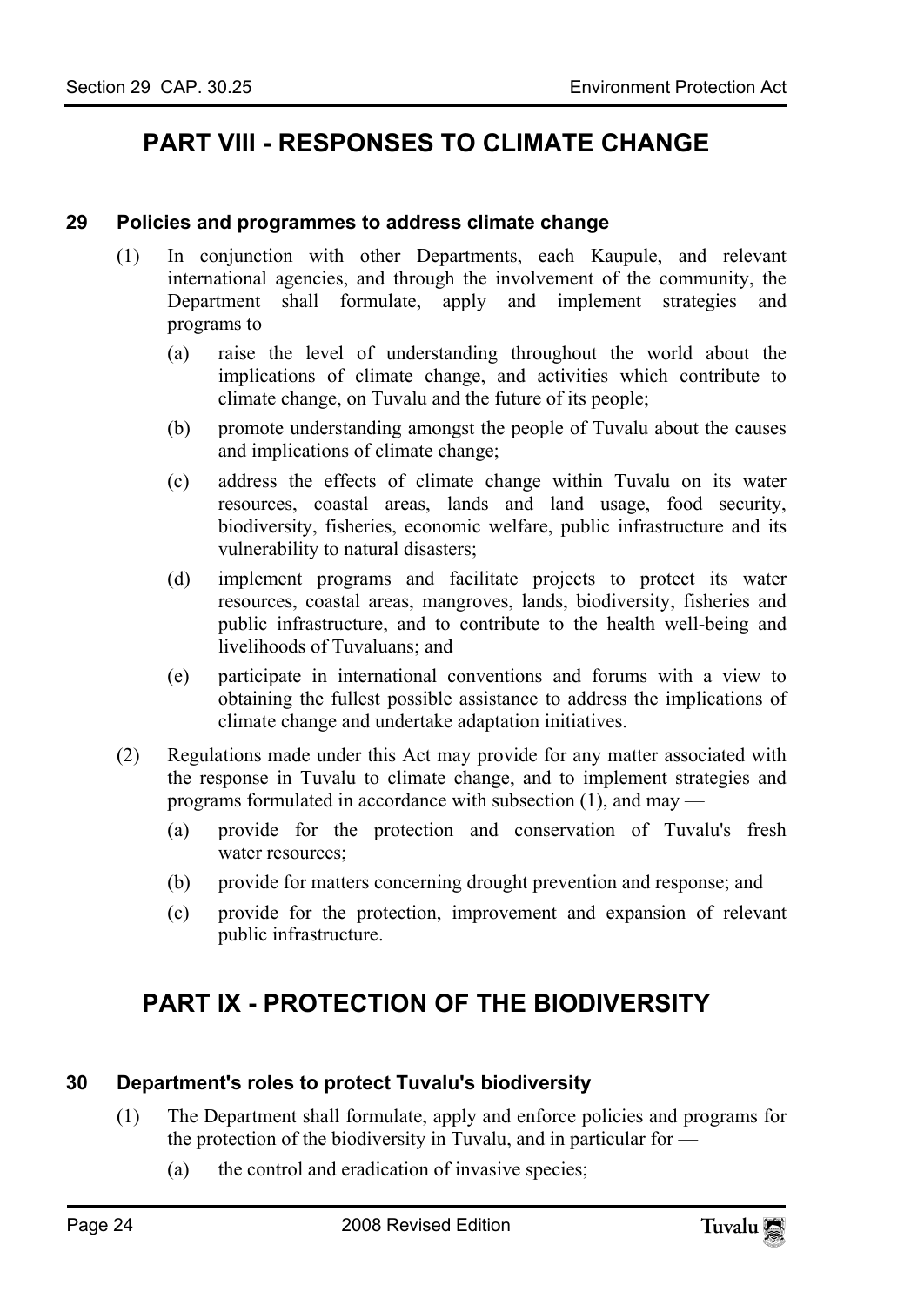- (b) the protection and conservation of Tuvalu's endemic species;
- (c) the recognition, protection and application of traditional knowledge, innovations and practices in relation to the management, protection and utilisation of Tuvalu's biological diversity;
- (d) the declaration and management of protected areas, and the implementation of special measures to conserve Tuvalu's biological diversity;
- (e) regulating access to genetic resources within Tuvalu, and the equitable sharing of benefits arising from the development and exploitation of such resources;
- (f) promoting access to and transfer of technologies relevant to Tuvalu's biological diversity;
- (g) implementing plans, strategies and measures for the rehabilitation and restoration of degraded eco-systems, and for the rehabilitation of degraded lands; and
- <span id="page-24-0"></span>(h) implementing systems for the monitoring of and reporting on issues and matters relevant to or affecting Tuvalu's biological diversity.
- (2) Regulations may be made under this Act in relation to any of the matters relevant to Tuvalu's biodiversity as provided for in subsection (1).

# <span id="page-24-1"></span>**PART X - OFFENCES AND PENALTIES**

# **31 Non compliance with environmental conditions**

<span id="page-24-2"></span>(1) Any person who fails to comply with any condition of a licence, permit or approval granted under this Act commits an offence and shall be liable upon conviction to a fine not exceeding \$5,000 or imprisonment for a term of 1 year, and in the case of a corporation to a fine not exceeding \$10,000.

# **32 Supplying false information**

<span id="page-24-3"></span>(1) Any person who knowingly supplies false information in any application made under this Act or when otherwise required to provide information under this Act commits an offence and shall be liable upon conviction to a fine not exceeding \$10,000 or imprisonment for a term of 2 years, and in the case of a corporation to a fine not exceeding \$20,000.

# **33 Penalty for carrying out any activity or project without approval**

(1) Any person carrying out any activity or project, without any approval required under this Act, shall be liable upon conviction to a fine not exceeding \$500 or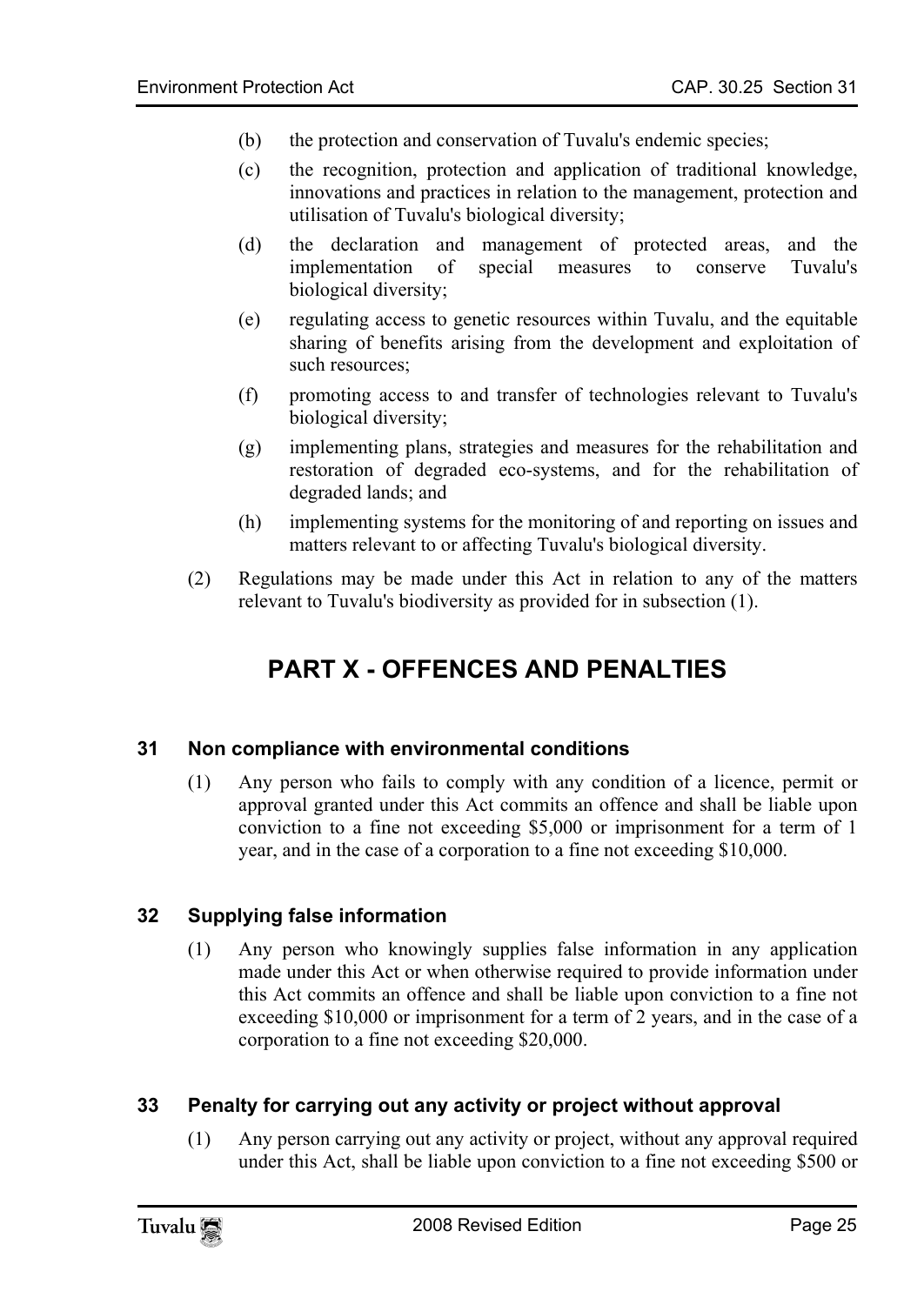<span id="page-25-0"></span>imprisonment for a term not exceeding 1 month, and in the case of a corporation to a fine not exceeding \$1,000.

(2) Upon conviction under subsection (1) of this section, the Court in addition to any penalty may order the offender to meet the costs of reinstating the site or area affected to its original condition.

#### **34 Activity to cease forthwith**

- (1) Where a person is charged with an offence under this Act, the activity for which that person is charged must cease immediately.
- <span id="page-25-1"></span>(2) Any person who fails to comply with the provisions of subsection (1) commits an offence and shall be liable to a fine not exceeding \$500, and in the case of a corporation to a fine not exceeding \$1,000 for each day that noncompliance continues.

#### **35 Review of licence due to conviction**

<span id="page-25-2"></span>(1) Where a person is convicted of an offence under this Act, a magistrate may order the revocation of any licence, permit or approval held by the offender which is relevant to the offence which has been committed, or refer the matter back to the Minister for a review of the licence, permit or approval, or any application for such a licence, permit or approval.

#### **36 Offences by corporations**

<span id="page-25-3"></span>(1) Where a corporation is guilty of an offence under this Act, any officer, director, or agent of such corporation who authorised, assented to or participated in, or by his or her neglect or omission contributed to the commission of the offence, is a party to the offence and shall be liable upon conviction to the penalty provided for the offence.

# **37 General penalty for conviction**

- (1) Any person who commits any offence against this Act for which no penalty is elsewhere prescribed shall be liable on conviction by a competent court as follows —
	- (a) in the case of a first offence to a fine not exceeding \$10,000 or to imprisonment for a tern not exceeding 5 years; and
	- (b) in the case of a second or subsequent offence, to a fine not exceeding \$15,000 or to imprisonment for a term not exceeding 10 years; and
	- (c) in addition the Court convicting such person may order such person within a time specified in the order to do any act that he or she had failed, refused or neglected to do, or to remove or stop any waste or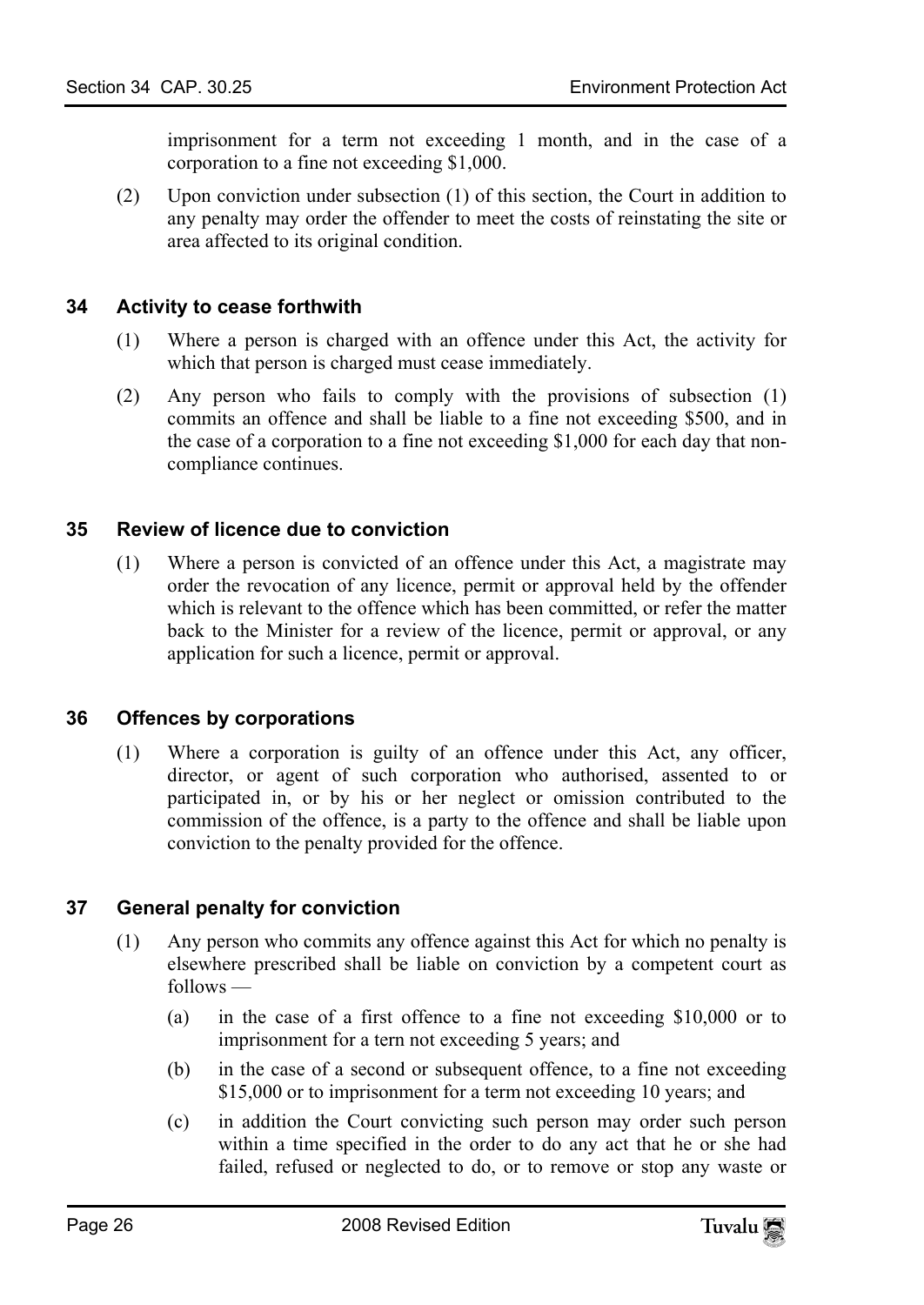<span id="page-26-0"></span>pollution of the environment caused by such person at such person's own cost and a person who does not duly comply with such an order commits an offence and shall be liable on conviction to a fine not exceeding \$20,000 or to imprisonment for a term not exceeding 15 years.

# <span id="page-26-1"></span>**PART XI - MISCELLANEOUS**

#### **38 Fees and forms**

- (1) Where any service, approval, permission, certification or inspection is provided, performed or undertaken by the Department in relation to any of its functions, the Department may —
	- (a) impose a fee or charge that is fixed by any law, or by any regulation made under this Act; or
	- (b) where no law or regulation sets the fee or charge, impose a fee or charge that is determined by the Minister.
- (2) Notice of fees and charges set under subsection (1)(b) shall be published in the Gazette and may have retrospective effect so as to validate any fees and charges already incurred.
- (3) Nothing in this section shall prevent the Director from setting and imposing a charge in relation to the professional services provided by any officer of the Department, or for the performance of any inspection or the grant of any certification.
- <span id="page-26-2"></span>(4) The Minister may approve any form of application, approval, authority, notice or certificate for any purpose associated with the implementation of this Act, if no relevant form is prescribed by regulations made under this Act.

# **39 Regulations**

- (1) The Minister, with the consent of Cabinet, may make regulations as provided for in this Act, or which may be necessary or expedient for giving effect to this Act and for its due administration.
- (2) Without limiting the generality of subsection (1), regulations may be made, *inter alia*:
	- (a) to clarify or add to any definition in section 2 or in any Convention to which this Act applies, or to provide any definition for any term used in any regulations;
	- (b) providing for additional powers of the Minister and the Director to implement this Act, and to meet its objectives;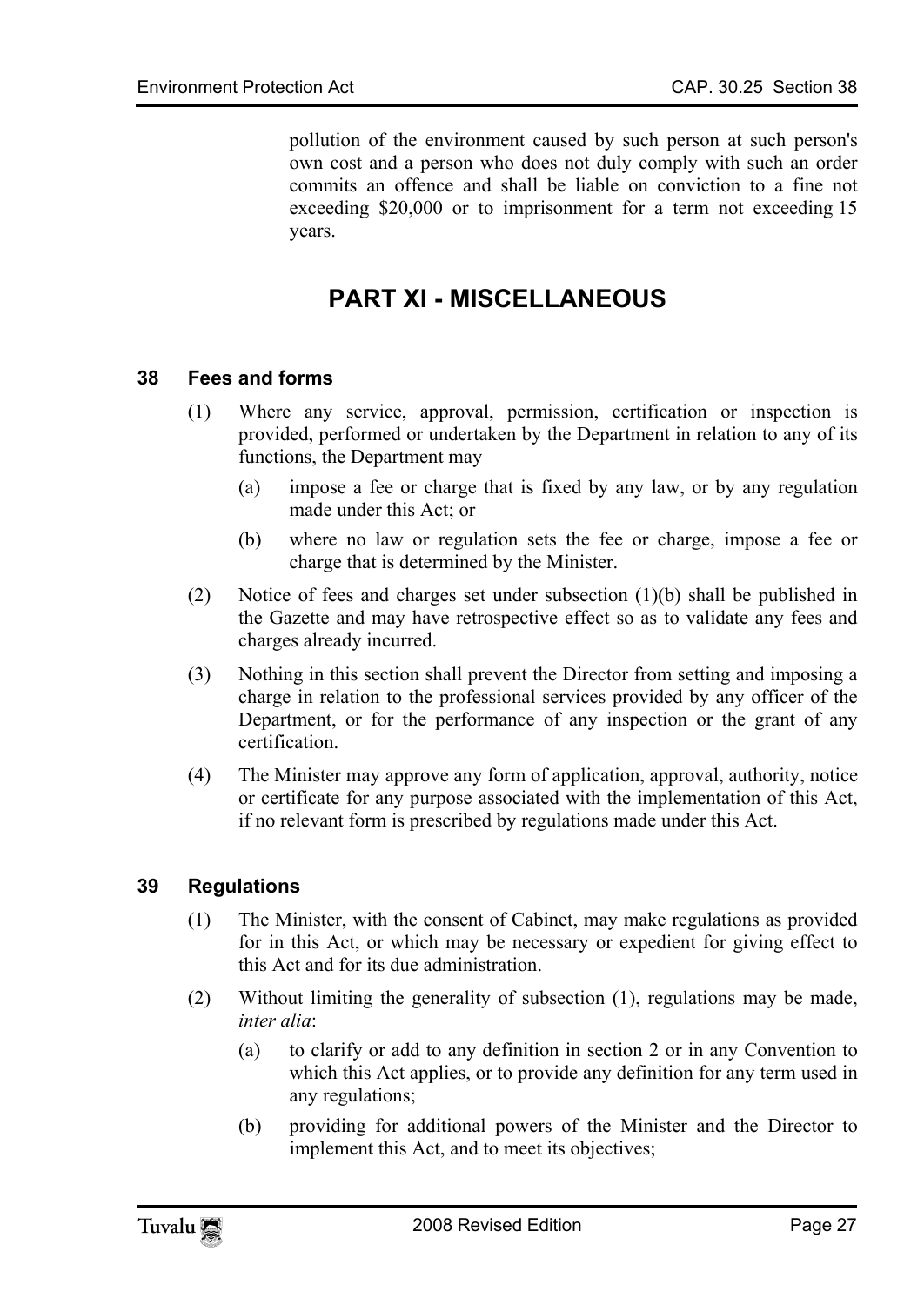- (c) providing for the appointment of additional officers to implement regulations made under this Act, and for additional powers of officers;
- (d) relating to the Forum and Council as provided for in section 14;
- (e) to vest roles, responsibilities and powers in Island Environment Committees established in accordance with section 16;
- (f) relating to the procedures and powers for undertaking monitoring of the environment, and for recording or reporting on such monitoring;
- (g) for any aspect of the assessment of environmental impacts in accordance with Part V;
- (h) relating to the control of pollution and the regulation of wastes (including hazardous wastes and substances) in accordance with Part VI;
- (i) providing for the regulation or prohibition of the importation of goods or products that may contribute to the increase in waste;
- (j) to implement any Convention to which this Act applies, and to meet the obligations under any such Convention, or to enjoy the rights arising from such Conventions;
- (k) to vest powers in any officer, person, governmental agency or other body in relation to the implementation of any Convention to which this Act applies;
- (l) to provide for the functions and powers of competent authorities for the purposes of any Convention to which this Act applies, which may be stated as general powers of competent authorities, or as specific powers in relation to any of the Conventions;
- (m) to clarify the application of the precautionary principle, and to require its specific application in relation to any procedure, matter or thing;
- (n) to effectively respond to any matter arising from changes to climate or sea levels in accordance with Part VIII;
- (o) to protect the biodiversity in accordance with Part IX;
- (p) providing for the regulation or prohibition of the trade in wildlife;
- (q) providing for the protection, preservation and management of historic areas;
- (r) providing for the rehabilitation of any contaminated, polluted or degraded land;
- (s) prescribing any necessary forms, and imposing any fees; and
- (t) to prescribe offences and impose penalties for breaches of any regulations, being fines not exceeding \$25,000, or terms of imprisonment not exceeding 3 years
- (3) In relation to all regulations made under this Act the provisions of section 41 (2) of the Interpretation and General Provisions Act do not apply, and the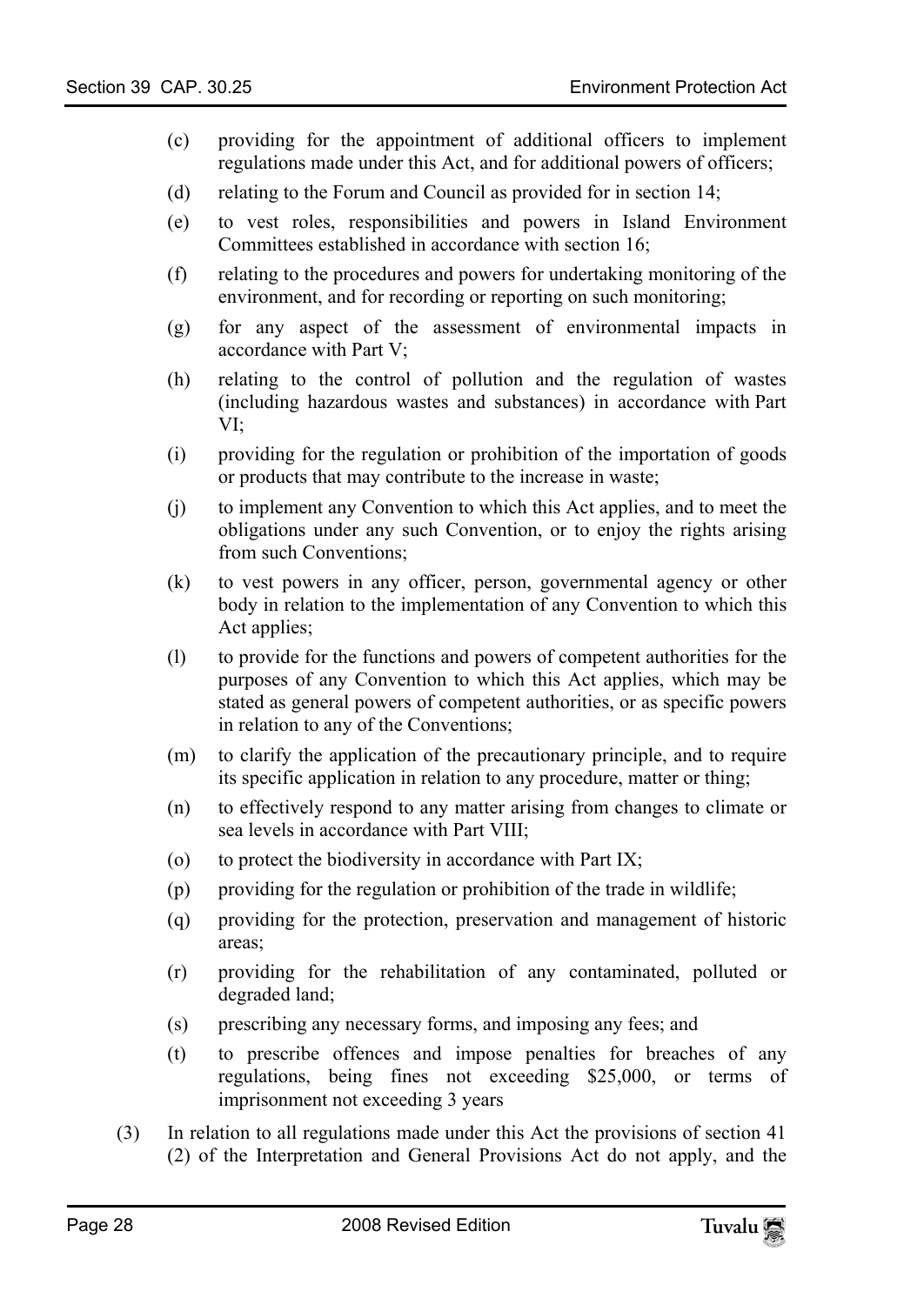<span id="page-28-0"></span>penalties which may be prescribed for offences committed against the regulations may be set at any level up to the maximum penalties provided for under this subsection  $(2)(t)$ .

# **40 Emergency regulations**

- (1) Where a situation arises that in the opinion of the Minister poses a threat or risk to the environment that requires the immediate making of Regulations in order to protect the environment of Tuvalu, the Minister may make Emergency Regulations in accordance with this section.
- (2) All emergency regulations made under this section
	- (a) shall be consistent with section 39(2) or any other provision of this Act under which regulations may be made;
	- (b) shall take effect immediately upon its making by the Minister;
	- (c) shall be referred to the Cabinet for ratification as soon as is practicable; and
	- (d) shall continue to have full force and effect unless ratification by Cabinet is declined.
- <span id="page-28-1"></span>(3) An emergency regulation made in accordance with this section shall take effect notwithstanding that notice of it has not been published by exhibition in accordance with section 25(1) of the Interpretation and General Provisions Act.

# **41 Environment Officers not personally liable**

<span id="page-28-2"></span>(1) The Minister, Director, all environment officers and other officers of the Department shall not be liable for any loss or damage, or be subject to any criminal prosecution, in relation to the reasonable exercise in good faith of any power under this Act or any other law, or for any omission to act.

# **42 Jurisdiction of the courts to try offences**

- (1) Notwithstanding any provision of the Magistrates' Courts Act (Cap. 2) to the contrary, the trial of all cases involving offences under this Act or any regulations made under this Act may be heard by the Senior Magistrate's Courts which may impose any punishment up to the full penalty prescribed under this Act or regulations.
- (2) Nothing in subsection (1) affects the jurisdiction of a Magistrate's Court to hear and determine any case involving an offence against this Act which falls within its jurisdiction as provided for in the Magistrates' Courts Act.<sup>4</sup>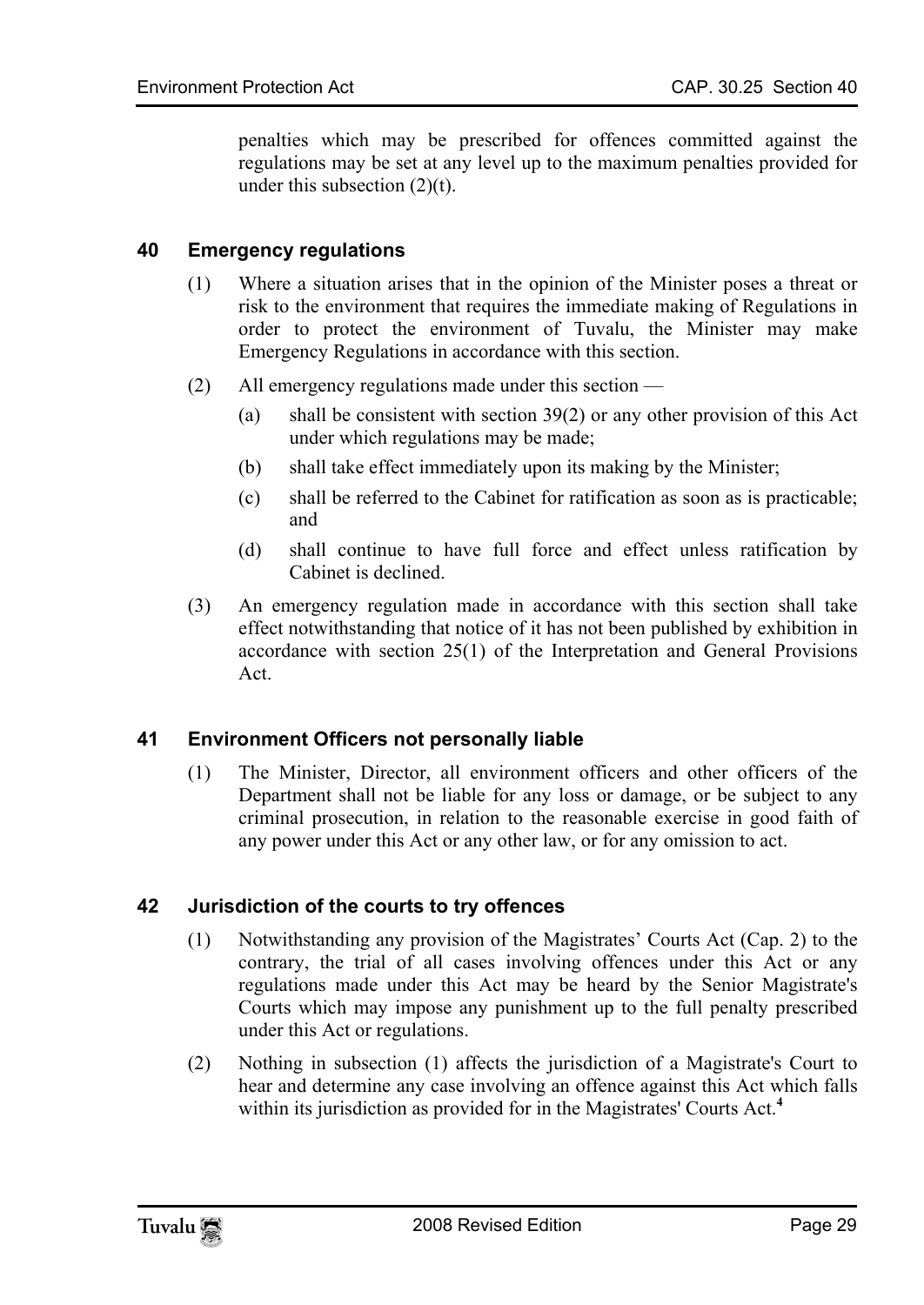(3) Regulations made under this Act may provide for any offence under the regulations to be heard and determined by an Island Court in accordance with the Island Courts Act.**<sup>5</sup>**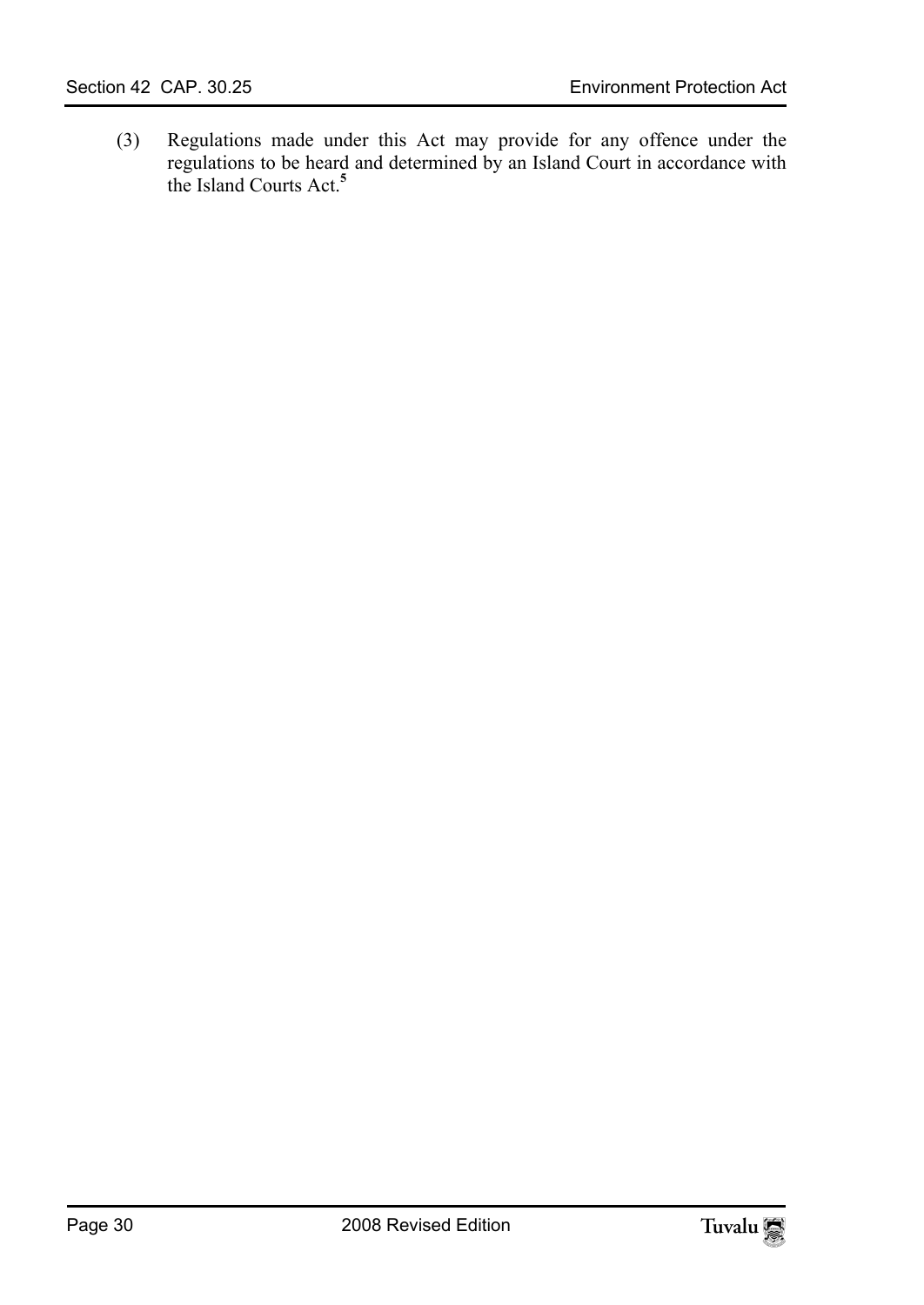# <span id="page-30-1"></span><span id="page-30-0"></span>**SCHEDULE**

# **LIST OF INTERNATIONAL CONVENTIONS**

- 1. United Nations Framework Convention on Climate Change (Adopted at New York on 9 May 1992)
- 2. The Kyoto Protocol to the United Nations Framework Convention on Climate Change.

(Adopted at Kyoto on 11 December 1997)

- 3. Vienna Convention for the Protection of the Ozone Layer (Adopted at Vienna on 22 March 1985)
- 4. Montreal Protocol on Substances that deplete the Ozone Layer (Adopted at Montreal on 16 September 1987)
- 5. Convention on Biological Diversity (Adopted June 1994)
- 6. Cartagena Protocol to the Convention on Biological Diversity (Adopted at Montreal on 29 January 2000)
- 7. United Nations Convention to Combat Desertification

(Adopted at Paris on 23 November 1972)

8. Convention to Ban the Importation into Forum Island Countries of Hazardous and Radioactive Waste and to Control the Transboundary Movement and Management of Hazardous Waste within the South Pacific region.

(Adopted at Waigani, PNG on 16 September 1995)

9. Convention for the Protection of the Natural Resources and Environment of the South Pacific Region

(Adopted at Noumea, New Caledonia on 24 November 1986) and the —

- Protocol concerning Cooperation in Combating Pollution Emergencies in the South Pacific Region
- Protocol for the Prevention of Pollution of the South Pacific Region by Dumping
- 10. Agreement Establishing the South Pacific Regional Environment Program (SPREP Convention)
- 11. Stockholm Convention on Persistent Organic Pollutants

(Adopted at Stockholm on 23 May 2001)